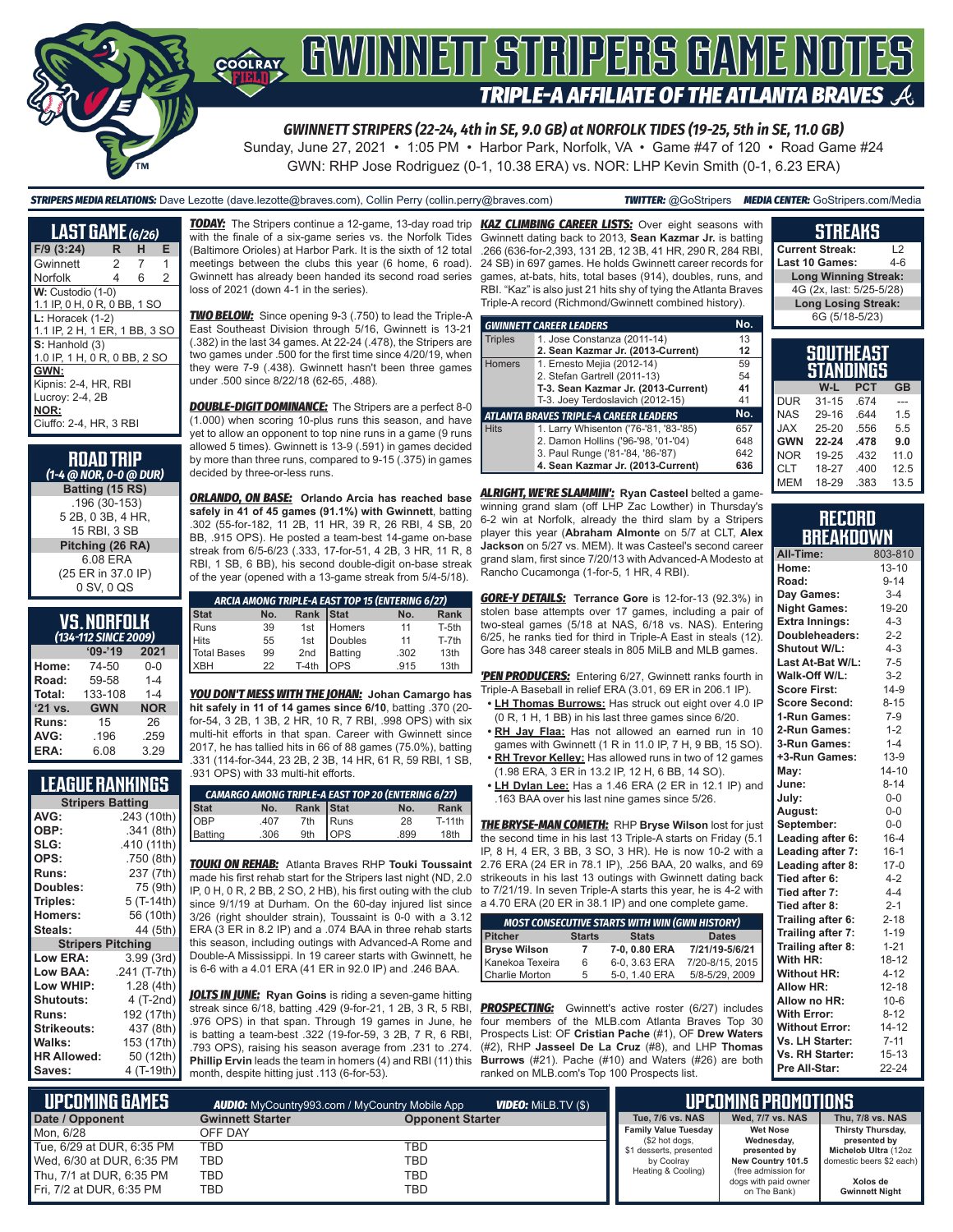

#### *SUNDAY, JUNE 27, 2021 AT NORFOLK*

| Home<br><b>Matt Tuiasosopo</b> is in his first season as Gwinnett manager and his third season<br>Home<br>Road<br>Total<br>Road<br>Total<br>as a coach in the Atlanta Braves organization in 2021. He was named the seventh<br><b>CHA</b><br>$5 - 1$<br>$5 - 1$<br>COL<br>---<br>---<br>manager in team history on 3/30/21. Tuiasosopo is both the youngest manager in<br><b>DUR</b><br>LOU<br>$4 - 2$<br>$4 - 2$<br>$\overline{\phantom{a}}$<br>---<br>$\qquad \qquad \cdots$<br>---<br>team history (turned 35 on 5/10) and the first former Gwinnett player to manage the<br><b>MW DIV</b><br><b>JAX</b><br>$4 - 2$<br>$0-0$<br>$4 - 2$<br>$1 - 5$<br>$1 - 5$<br>---<br>club (hit .221 with 19 HR, 73 RBI in 178 games from 2016-17).<br><b>MEM</b><br>$5 - 1$<br>$3 - 3$<br>$8 - 4$<br><b>NAS</b><br>$3 - 2$<br>$0-6$<br>$3-8$<br>Tuiasosopo made his managerial debut in 2019 with Class-A Rome, leading the club<br>NOR<br>$1 - 4$<br>$1 - 4$<br>---<br>to a 65-74 record and earning Atlanta's Bobby Cox Award for minor league manager<br><b>SE DIV</b><br>$9 - 14$<br>18-22<br>$9-8$<br>of the year. He was set to return to Rome in 2020, but was reassigned to the Braves<br>Alternate Site at Coolray Field once the MiLB season was canceled.<br>LAST AT-BAT WINS (7)<br>Tuiasosopo's Managerial Career<br>W-L<br><b>PCT</b><br><b>Playoffs</b><br>Games<br>The Stripers are 7-5 (.583) in games decided in the last at-bat in 2021.<br>With Gwinnett (1 Season):<br>46<br>$22 - 24$<br>.478<br>0<br>Date/Opponent<br><b>Score</b><br><b>Game-Winning Play</b><br>$\mathbf 0$<br>MiLB Career (2 Seasons):<br>185<br>87-98<br>.470<br>5/4 at Charlotte<br>10-9 (12th)<br>Almonte scores on E4 (Reynolds)<br>12-9 (10th)<br>5/9 at Charlotte<br>Camargo RBI single<br>All staff bios available in the 2021 Stripers Media Guide<br>5/14 vs. Louisville<br>$2-1$ (8th)<br>Arcia 2-out solo HR<br>5/16 vs. Louisville<br>5-4 (9th)*<br>Arcia walk-off solo HR<br>EJECTIONS (2)<br>5/25 vs. Memphis<br>$2-1$ (9th) <sup>*</sup><br>Kazmar walk-off single<br>Date/Inning<br>Player/Coach<br><b>Umpire</b><br>6/9-G2 at Memphis<br>$3-1$ (8th)<br>Waters RBI single<br>5/25 vs. MEM, 7th Inning<br><b>Ryan Goins</b><br><b>HP Clint Vondrak</b><br>6/18 vs. Nashville<br>8-7 (10th)*<br>Arcia scores on E4 (Hiura on Lucroy FC)<br><b>MGR Matt Tuiasosopo</b><br>6/3 vs. JAX, 8th Inning<br><b>HP Alex Tosi</b><br>*Denotes "walk-off" win<br><b>GWINNETT PLAYERS USED (50 IN 2021)</b><br>TEAM DEFENSE (5TH IN TRIPLE-A EAST)<br><b>PCT</b><br>${\mathsf G}$<br><b>TC</b><br><b>PO</b><br>E<br><b>DP</b><br><b>TP</b><br>Lee, Dylan<br>Position (22):<br>$\mathsf{A}$<br>Pitchers (28):<br>Martinez, Carlos<br>Lopez, Yoan<br>Arano, Victor<br>Almonte, Abraham<br>Morales, Jonathan<br>.984<br>46<br>1641<br>1199<br>416<br>26<br>48<br>1<br>Biddle, Jesse<br>Martin, Chris<br>Arcia, Orlando<br>Pache, Cristian<br><b>PCT</b><br><b>SB</b><br>$\mathsf{cs}$<br><b>ATT</b><br>PB<br>W-L<br><b>Catchers</b><br>Bradford, Chasen<br>Muller, Kyle<br>Brugman, Jaycob<br>Sanchez, Yolmer<br>.000<br>Casteel, Ryan<br>$\mathbf{1}$<br>0<br>$\mathbf{1}$<br>1<br>$1 - 1$<br>Burrows, Thomas<br>Newcomb, Sean<br>Camargo, Johan<br>Snider, Travis<br>3<br>.250<br>Jackson, Alex<br>1<br>4<br>0<br>$6 - 4$<br>Casteel, Ryan<br>Chavez, Jesse<br>Roark, Tanner<br>Unroe, Riley<br>17<br>.190<br>Demeritte, Travis<br>Lucroy, Jonathan<br>21<br>$\mathbf{1}$<br>$7 - 13$<br>Davidson, Tucker<br>Rodriguez, Jose<br>Waters, Drew<br>4<br>De La Cruz, Jasseel<br>Santana, Edgar<br>Ervin, Phillip<br>3<br>0<br>3<br>.000<br>Martinez, Carlos<br>1<br>$2 - 1$<br>Edwards Jr., Carl<br>Tice, Ty<br>Goins, Ryan<br>5<br>2<br>$\overline{7}$<br>.286<br>0<br>Morales, Jonathan<br>$6-5$<br>Flaa, Jay<br>Toussaint, Touki<br>Gore, Terrance<br>29<br>$\overline{7}$<br>36<br>3<br>.194<br>22-24<br>Total:<br>Heredia, Guillermo<br>Greene, Shane<br>Webb, Jacob<br>Hernandez, Daysbel<br>Wilson, Bryse<br>Inciarte, Ender<br>Waters (3), Sanchez (2), Almonte (1), Ervin (1),<br><b>Outfield Assists (8):</b><br>Horacek, Mitch<br>Wright, Kyle<br>Jackson, Alex<br>Inciarte $(1)$<br>Johnstone, Connor<br>Kazmar Jr., Sean<br>Pitcher Pickoffs (1):<br>Muller (1)<br>Jones, Nate<br>Kipnis, Jason<br>Casteel (1), Jackson (1)<br><b>Catcher Pickoffs (2):</b><br>Kelley, Trevor<br>Lucroy, Jonathan<br>Italics = Player no longer in Braves organization<br><b>STARTS</b><br><b>BASS-LANTA</b><br><b>By Batting Order</b><br>Including MLB rehab assignments, 22 players have played for both Gwinnett and<br>Waters (30), Inciarte (6), Pache (6), Almonte (1), Arcia (1), Ervin (1), Sanchez (1)<br>1:<br>Atlanta in 2021:<br>Arcia (12), Kipnis (12), Goins (7), Pache (7), Waters (3), Almonte (1), Camargo (1),<br>2:<br>OF Abraham Almonte<br><b>LHP Sean Newcomb</b><br>Ervin (1), Heredia (1) Sanchez (1)<br>LHP Jesse Biddle<br>OF Cristian Pache<br>Arcia (31), Camargo (11), Lucroy (3), Jackson (1)<br>3:<br>RHP Edgar Santana<br><b>INF Johan Camargo</b><br>Camargo (19), Demeritte (12), Kipnis (4), Lucroy (4), Almonte (3), Jackson (3),<br>4:<br>RHP Jesse Chavez<br>RHP Ty Tice<br>Kazmar Jr. (1)<br><b>LHP Tucker Davidson</b><br>RHP Jacob Webb<br>Lucroy (10), Almonte (8), Jackson (5), Kazmar Jr. (5), Demeritte (4), Kipnis (4),<br>5:<br>RHP Carl Edwards Jr.<br><b>RHP Bryse Wilson</b><br>Goins (3), Camargo (2), Snider (2), Casteel (1), Ervin (1), Sanchez (1)<br>RHP Jay Flaa<br><b>RHP Kyle Wright</b><br>Goins (12), Ervin (7), Lucroy (5), Snider (5), Almonte (4), Kazmar Jr. (4),<br>6:<br><b>RHP Shane Greene</b><br>Casteel (3), Sanchez (3), Demeritte (2), Jackson (1)<br>OF Guillermo Heredia<br>Ervin (11), Goins (9), Kazmar Jr. (8), Snider (7), Sanchez (5), Demeritte (2),<br>7:<br>OF Ender Inciarte<br>Morales (2), Almonte (1), Pache (1)<br>C Alex Jackson<br>Sanchez (15), Morales (8), Ervin (7), Kazmar Jr. (4), Casteel (3), Goins (2),<br>8:<br><b>RHP Nate Jones</b><br>Gore (2), Snider (2), Brugman (1), Martinez (1), Unroe (1)<br>INF Sean Kazmar Jr.<br>Morales (3), Casteel (2), Martinez (2), Gore (1), Sanchez (1), Snider (1), Unroe (1)<br>9:<br><b>RHP Chris Martin</b><br>Pitcher Spot (35)<br>LHP Kyle Muller (MLB Debut)<br><b>By Position</b><br>Lucroy (20), Morales (11), Jackson (10), Martinez (3), Casteel (2)<br>C:<br><b>1B:</b> Camargo (23), Casteel (6), Kazmar Jr. (6), Snider (5), Lucroy (2), Unroe (2),<br><b>BRAVES ON REHAB</b><br>Goins (1), Morales (1)<br>Six Atlanta players have been assigned to rehab with Gwinnett in 2021.<br>Goins (19), Kipnis (15), Sanchez (9), Kazmar Jr. (2), Arcia (1)<br>2B:<br>3B: Kazmar Jr. (14), Sanchez (13), Camargo (8), Goins (8), Arcia (2), Morales (1)<br><b>Player</b><br><b>Injury</b><br><b>Rehab Dates</b><br><b>SS:</b> Arcia (40), Goins (5), Sanchez (1)<br><b>RHP Chris Martin</b><br>Right Shoulder Inflammation (4/7)<br>$5/5 - 5/11$<br>LF: Ervin (14), Almonte (9), Waters (8), Snider (5), Gore (3), Kipnis (3), Demeritte (2),<br>OF Ender Inciarte<br>$5/6 - 5/12$<br>Strained Left Hamstring (4/17)<br>Heredia (1), Sanchez (1)<br>OF Guillermo Heredia<br>Right Hamstring Inflammation (5/1)<br>5/14<br>CF: Waters (22), Pache (14), Ervin $(5)$ , Inciarte $(5)$<br>Strained Left Hamstring (5/2)<br>C Alex Jackson<br>$5/21 - 6/9$<br>RF: Demeritte (17), Ervin (9), Almonte (8), Snider (5), Sanchez (3), Waters (3),<br>OF Cristian Pache<br>$5/29 - 6/1$<br>Right Hamstring Inflammation (5/14)<br>Camargo (1)<br><b>RHP Touki Toussaint</b><br>6/22-Current<br>Right Shoulder Strain (3/26)<br>DH: Kipnis (2), Snider (2), Almonte (1), Arcia (1), Brugman (1), Camargo (1),<br>Casteel (1), Demeritte (1), Inciarte (1) |  | <b>MANAGER MATT TUIASOSOPO</b> |  |  |  |  | <b>VS.2021 OPPONENTS</b> |  |  |
|------------------------------------------------------------------------------------------------------------------------------------------------------------------------------------------------------------------------------------------------------------------------------------------------------------------------------------------------------------------------------------------------------------------------------------------------------------------------------------------------------------------------------------------------------------------------------------------------------------------------------------------------------------------------------------------------------------------------------------------------------------------------------------------------------------------------------------------------------------------------------------------------------------------------------------------------------------------------------------------------------------------------------------------------------------------------------------------------------------------------------------------------------------------------------------------------------------------------------------------------------------------------------------------------------------------------------------------------------------------------------------------------------------------------------------------------------------------------------------------------------------------------------------------------------------------------------------------------------------------------------------------------------------------------------------------------------------------------------------------------------------------------------------------------------------------------------------------------------------------------------------------------------------------------------------------------------------------------------------------------------------------------------------------------------------------------------------------------------------------------------------------------------------------------------------------------------------------------------------------------------------------------------------------------------------------------------------------------------------------------------------------------------------------------------------------------------------------------------------------------------------------------------------------------------------------------------------------------------------------------------------------------------------------------------------------------------------------------------------------------------------------------------------------------------------------------------------------------------------------------------------------------------------------------------------------------------------------------------------------------------------------------------------------------------------------------------------------------------------------------------------------------------------------------------------------------------------------------------------------------------------------------------------------------------------------------------------------------------------------------------------------------------------------------------------------------------------------------------------------------------------------------------------------------------------------------------------------------------------------------------------------------------------------------------------------------------------------------------------------------------------------------------------------------------------------------------------------------------------------------------------------------------------------------------------------------------------------------------------------------------------------------------------------------------------------------------------------------------------------------------------------------------------------------------------------------------------------------------------------------------------------------------------------------------------------------------------------------------------------------------------------------------------------------------------------------------------------------------------------------------------------------------------------------------------------------------------------------------------------------------------------------------------------------------------------------------------------------------------------------------------------------------------------------------------------------------------------------------------------------------------------------------------------------------------------------------------------------------------------------------------------------------------------------------------------------------------------------------------------------------------------------------------------------------------------------------------------------------------------------------------------------------------------------------------------------------------------------------------------------------------------------------------------------------------------------------------------------------------------------------------------------------------------------------------------------------------------------------------------------------------------------------------------------------------------------------------------------------------------------------------------------------------------------------------------------------------------------------------------------------------------------------------------------------------------------------------------------------------------------------------------------------------------------------------------------------------------------------------------------------------------------------------------------------------------------------------------------------------------------------------------------------------------------------------------------------------------------------------------------------------------------------------------------------------------------------------------------------------------------------------------------------------------------------------------------------------------------------------------------------------------------------------------------------------------------------------------------------------------------------------------------------------------------------------------------------------------------------------------------------------------------------------------------------------------------------------------------------------------------------------------------------------------------------------------------------------------------------------------------------------------------------------------------------------------------------------------------------------------------------------------------------------------------------------------------------------------------------------------------------------------------------------------------------------------------------------------------------------------------------------------------------------------------------------------------------------------------------------------------------------------------------------------------------------------------------------------------------------------------------------------------------|--|--------------------------------|--|--|--|--|--------------------------|--|--|
|                                                                                                                                                                                                                                                                                                                                                                                                                                                                                                                                                                                                                                                                                                                                                                                                                                                                                                                                                                                                                                                                                                                                                                                                                                                                                                                                                                                                                                                                                                                                                                                                                                                                                                                                                                                                                                                                                                                                                                                                                                                                                                                                                                                                                                                                                                                                                                                                                                                                                                                                                                                                                                                                                                                                                                                                                                                                                                                                                                                                                                                                                                                                                                                                                                                                                                                                                                                                                                                                                                                                                                                                                                                                                                                                                                                                                                                                                                                                                                                                                                                                                                                                                                                                                                                                                                                                                                                                                                                                                                                                                                                                                                                                                                                                                                                                                                                                                                                                                                                                                                                                                                                                                                                                                                                                                                                                                                                                                                                                                                                                                                                                                                                                                                                                                                                                                                                                                                                                                                                                                                                                                                                                                                                                                                                                                                                                                                                                                                                                                                                                                                                                                                                                                                                                                                                                                                                                                                                                                                                                                                                                                                                                                                                                                                                                                                                                                                                                                                                                                                                                                                                                                                                                                                                                                                              |  |                                |  |  |  |  |                          |  |  |
|                                                                                                                                                                                                                                                                                                                                                                                                                                                                                                                                                                                                                                                                                                                                                                                                                                                                                                                                                                                                                                                                                                                                                                                                                                                                                                                                                                                                                                                                                                                                                                                                                                                                                                                                                                                                                                                                                                                                                                                                                                                                                                                                                                                                                                                                                                                                                                                                                                                                                                                                                                                                                                                                                                                                                                                                                                                                                                                                                                                                                                                                                                                                                                                                                                                                                                                                                                                                                                                                                                                                                                                                                                                                                                                                                                                                                                                                                                                                                                                                                                                                                                                                                                                                                                                                                                                                                                                                                                                                                                                                                                                                                                                                                                                                                                                                                                                                                                                                                                                                                                                                                                                                                                                                                                                                                                                                                                                                                                                                                                                                                                                                                                                                                                                                                                                                                                                                                                                                                                                                                                                                                                                                                                                                                                                                                                                                                                                                                                                                                                                                                                                                                                                                                                                                                                                                                                                                                                                                                                                                                                                                                                                                                                                                                                                                                                                                                                                                                                                                                                                                                                                                                                                                                                                                                                              |  |                                |  |  |  |  |                          |  |  |
|                                                                                                                                                                                                                                                                                                                                                                                                                                                                                                                                                                                                                                                                                                                                                                                                                                                                                                                                                                                                                                                                                                                                                                                                                                                                                                                                                                                                                                                                                                                                                                                                                                                                                                                                                                                                                                                                                                                                                                                                                                                                                                                                                                                                                                                                                                                                                                                                                                                                                                                                                                                                                                                                                                                                                                                                                                                                                                                                                                                                                                                                                                                                                                                                                                                                                                                                                                                                                                                                                                                                                                                                                                                                                                                                                                                                                                                                                                                                                                                                                                                                                                                                                                                                                                                                                                                                                                                                                                                                                                                                                                                                                                                                                                                                                                                                                                                                                                                                                                                                                                                                                                                                                                                                                                                                                                                                                                                                                                                                                                                                                                                                                                                                                                                                                                                                                                                                                                                                                                                                                                                                                                                                                                                                                                                                                                                                                                                                                                                                                                                                                                                                                                                                                                                                                                                                                                                                                                                                                                                                                                                                                                                                                                                                                                                                                                                                                                                                                                                                                                                                                                                                                                                                                                                                                                              |  |                                |  |  |  |  |                          |  |  |
|                                                                                                                                                                                                                                                                                                                                                                                                                                                                                                                                                                                                                                                                                                                                                                                                                                                                                                                                                                                                                                                                                                                                                                                                                                                                                                                                                                                                                                                                                                                                                                                                                                                                                                                                                                                                                                                                                                                                                                                                                                                                                                                                                                                                                                                                                                                                                                                                                                                                                                                                                                                                                                                                                                                                                                                                                                                                                                                                                                                                                                                                                                                                                                                                                                                                                                                                                                                                                                                                                                                                                                                                                                                                                                                                                                                                                                                                                                                                                                                                                                                                                                                                                                                                                                                                                                                                                                                                                                                                                                                                                                                                                                                                                                                                                                                                                                                                                                                                                                                                                                                                                                                                                                                                                                                                                                                                                                                                                                                                                                                                                                                                                                                                                                                                                                                                                                                                                                                                                                                                                                                                                                                                                                                                                                                                                                                                                                                                                                                                                                                                                                                                                                                                                                                                                                                                                                                                                                                                                                                                                                                                                                                                                                                                                                                                                                                                                                                                                                                                                                                                                                                                                                                                                                                                                                              |  |                                |  |  |  |  |                          |  |  |
|                                                                                                                                                                                                                                                                                                                                                                                                                                                                                                                                                                                                                                                                                                                                                                                                                                                                                                                                                                                                                                                                                                                                                                                                                                                                                                                                                                                                                                                                                                                                                                                                                                                                                                                                                                                                                                                                                                                                                                                                                                                                                                                                                                                                                                                                                                                                                                                                                                                                                                                                                                                                                                                                                                                                                                                                                                                                                                                                                                                                                                                                                                                                                                                                                                                                                                                                                                                                                                                                                                                                                                                                                                                                                                                                                                                                                                                                                                                                                                                                                                                                                                                                                                                                                                                                                                                                                                                                                                                                                                                                                                                                                                                                                                                                                                                                                                                                                                                                                                                                                                                                                                                                                                                                                                                                                                                                                                                                                                                                                                                                                                                                                                                                                                                                                                                                                                                                                                                                                                                                                                                                                                                                                                                                                                                                                                                                                                                                                                                                                                                                                                                                                                                                                                                                                                                                                                                                                                                                                                                                                                                                                                                                                                                                                                                                                                                                                                                                                                                                                                                                                                                                                                                                                                                                                                              |  |                                |  |  |  |  |                          |  |  |
|                                                                                                                                                                                                                                                                                                                                                                                                                                                                                                                                                                                                                                                                                                                                                                                                                                                                                                                                                                                                                                                                                                                                                                                                                                                                                                                                                                                                                                                                                                                                                                                                                                                                                                                                                                                                                                                                                                                                                                                                                                                                                                                                                                                                                                                                                                                                                                                                                                                                                                                                                                                                                                                                                                                                                                                                                                                                                                                                                                                                                                                                                                                                                                                                                                                                                                                                                                                                                                                                                                                                                                                                                                                                                                                                                                                                                                                                                                                                                                                                                                                                                                                                                                                                                                                                                                                                                                                                                                                                                                                                                                                                                                                                                                                                                                                                                                                                                                                                                                                                                                                                                                                                                                                                                                                                                                                                                                                                                                                                                                                                                                                                                                                                                                                                                                                                                                                                                                                                                                                                                                                                                                                                                                                                                                                                                                                                                                                                                                                                                                                                                                                                                                                                                                                                                                                                                                                                                                                                                                                                                                                                                                                                                                                                                                                                                                                                                                                                                                                                                                                                                                                                                                                                                                                                                                              |  |                                |  |  |  |  |                          |  |  |
|                                                                                                                                                                                                                                                                                                                                                                                                                                                                                                                                                                                                                                                                                                                                                                                                                                                                                                                                                                                                                                                                                                                                                                                                                                                                                                                                                                                                                                                                                                                                                                                                                                                                                                                                                                                                                                                                                                                                                                                                                                                                                                                                                                                                                                                                                                                                                                                                                                                                                                                                                                                                                                                                                                                                                                                                                                                                                                                                                                                                                                                                                                                                                                                                                                                                                                                                                                                                                                                                                                                                                                                                                                                                                                                                                                                                                                                                                                                                                                                                                                                                                                                                                                                                                                                                                                                                                                                                                                                                                                                                                                                                                                                                                                                                                                                                                                                                                                                                                                                                                                                                                                                                                                                                                                                                                                                                                                                                                                                                                                                                                                                                                                                                                                                                                                                                                                                                                                                                                                                                                                                                                                                                                                                                                                                                                                                                                                                                                                                                                                                                                                                                                                                                                                                                                                                                                                                                                                                                                                                                                                                                                                                                                                                                                                                                                                                                                                                                                                                                                                                                                                                                                                                                                                                                                                              |  |                                |  |  |  |  |                          |  |  |
|                                                                                                                                                                                                                                                                                                                                                                                                                                                                                                                                                                                                                                                                                                                                                                                                                                                                                                                                                                                                                                                                                                                                                                                                                                                                                                                                                                                                                                                                                                                                                                                                                                                                                                                                                                                                                                                                                                                                                                                                                                                                                                                                                                                                                                                                                                                                                                                                                                                                                                                                                                                                                                                                                                                                                                                                                                                                                                                                                                                                                                                                                                                                                                                                                                                                                                                                                                                                                                                                                                                                                                                                                                                                                                                                                                                                                                                                                                                                                                                                                                                                                                                                                                                                                                                                                                                                                                                                                                                                                                                                                                                                                                                                                                                                                                                                                                                                                                                                                                                                                                                                                                                                                                                                                                                                                                                                                                                                                                                                                                                                                                                                                                                                                                                                                                                                                                                                                                                                                                                                                                                                                                                                                                                                                                                                                                                                                                                                                                                                                                                                                                                                                                                                                                                                                                                                                                                                                                                                                                                                                                                                                                                                                                                                                                                                                                                                                                                                                                                                                                                                                                                                                                                                                                                                                                              |  |                                |  |  |  |  |                          |  |  |
|                                                                                                                                                                                                                                                                                                                                                                                                                                                                                                                                                                                                                                                                                                                                                                                                                                                                                                                                                                                                                                                                                                                                                                                                                                                                                                                                                                                                                                                                                                                                                                                                                                                                                                                                                                                                                                                                                                                                                                                                                                                                                                                                                                                                                                                                                                                                                                                                                                                                                                                                                                                                                                                                                                                                                                                                                                                                                                                                                                                                                                                                                                                                                                                                                                                                                                                                                                                                                                                                                                                                                                                                                                                                                                                                                                                                                                                                                                                                                                                                                                                                                                                                                                                                                                                                                                                                                                                                                                                                                                                                                                                                                                                                                                                                                                                                                                                                                                                                                                                                                                                                                                                                                                                                                                                                                                                                                                                                                                                                                                                                                                                                                                                                                                                                                                                                                                                                                                                                                                                                                                                                                                                                                                                                                                                                                                                                                                                                                                                                                                                                                                                                                                                                                                                                                                                                                                                                                                                                                                                                                                                                                                                                                                                                                                                                                                                                                                                                                                                                                                                                                                                                                                                                                                                                                                              |  |                                |  |  |  |  |                          |  |  |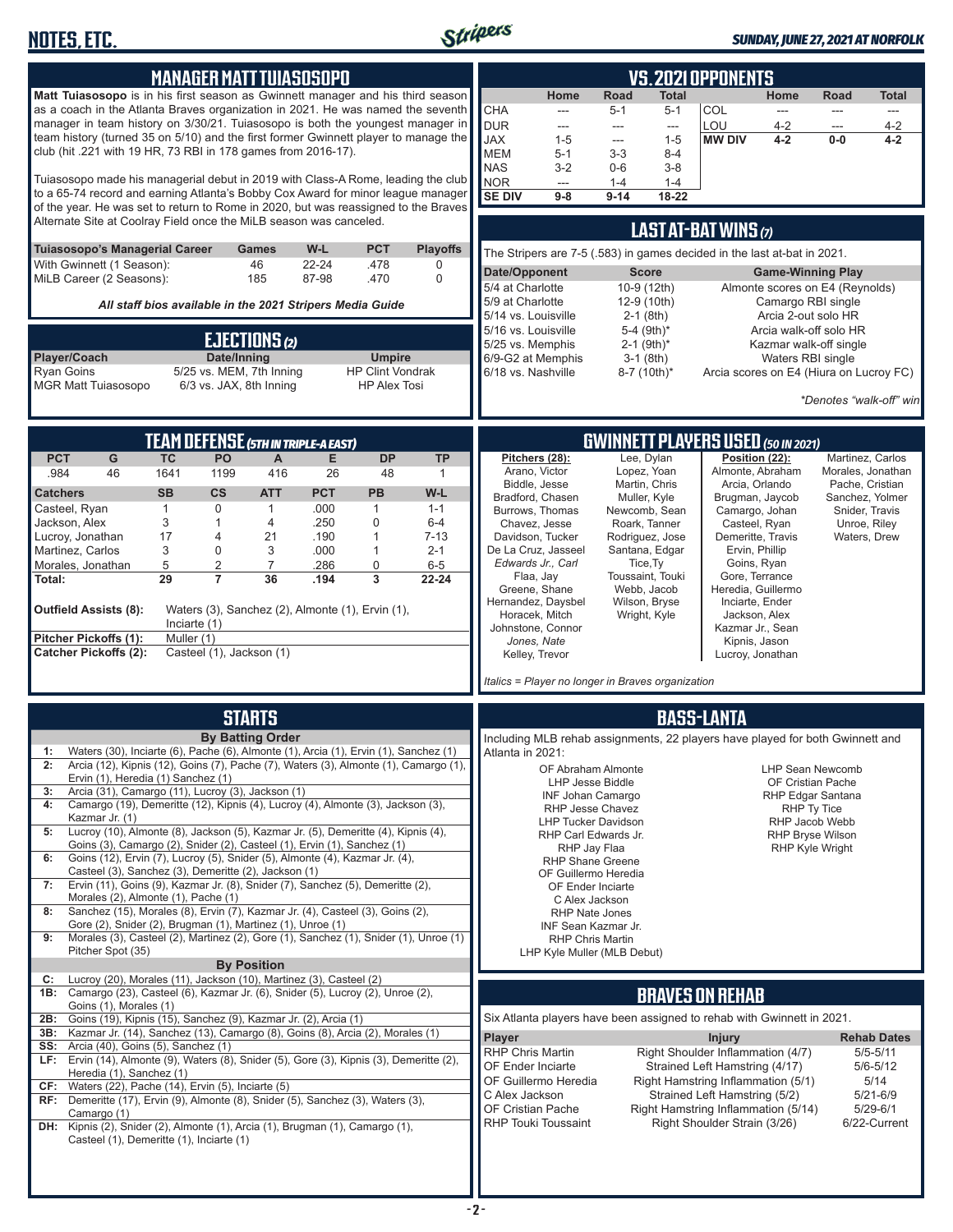### **STARTING PITCHER**



#### *SUNDAY, JUNE 27, 2021 AT NORFOLK*

# **19****JOSE RODRIGUEZ**

**B/T:** R/R **BORN:** 8/29/95 in Bolivar, Venezuela (Age 25)<br>**HT:** 6-2 **ACQUIRED:** Signed by the Atlanta Braves as 6-2 **ACQUIRED:** Signed by the Atlanta Braves as a minor league free<br>175 agent (4/21/21) **WT:** 175 agent (4/21/21)

*TODAY'S START:* Rodriguez makes his fifth appearance and third start with Gwinnett in the finale of a six-game series at Norfolk ... Including four starts with Double-A Mississippi, is 1-2 with a 4.06 ERA, .200 BAA, and 1.03 WHIP in eight games (6 starts) this season ... Career at the Triple-A level (GWN and Salt Lake), is 3-4 with a 6.96 ERA, .284 BAA, and 1.64 WHIP in 22 games (4 starts).

*2021 SEASON:* Signed by Atlanta as a minor league free agent on 4/21 ... Officially added to the Gwinnett roster on 5/13 ... Made his Stripers debut on 5/14 vs. Louisville (4.0 IP, 1 H, 1 HR, 1 BB, 3 SO, 46p/30s), pitching in relief of starter **Jasseel De La Cruz** ... Made his first start for the Stripers on 5/20 at Nashville (ND, 3.0 IP, 2 H, 0 R, 3 BB, 6 SO) ... Transferred to Double-A Mississippi on 5/29 and went 1-1 with a 1.61 ERA (4 ER in 22.1 IP) over four starts ... Rejoined Gwinnett on 6/22.

*2020 SEASON:* Invited to MLB Spring Training for the second straight season with the Los Angeles Angels (1-0, 2.00 ERA, 2 ER in 9.0 IP, 1 BB, 10 SO) ... Spent most of the year at the Angels' Alternate Training Site ... Recalled on 8/1 and pitched 1.2 innings (2 H, 0 R, 1 BB, 0 SO) in relief the next day vs. Houston ... DFA'd on 8/10 and outrighted back to the Alternate Training Site ... Elected free agency on 10/15.

*2019 SEASON:* Had his contract selected by the Angels on 7/27 and made his MLB debut, going 0-1 with a 2.75 ERA (6 ER in 19.2 IP) in nine games (1 start) ... Pitched 1.2 scoreless innings and struck out two in his debut on 7/27 vs. Baltimore ... Made his lone MLB start on 9/22 at Houston (loss, 2.0 IP, 4 H, 3 ER, 2 HR, 1 BB, 1 SO) ... Also pitched for Double-A Mobile and Triple-A Salt Lake, combining to go 3-3 with a 6.29 ERA (31 ER in 44.1 IP) and two saves in 18 games (2 starts).

*CAREER ACCOLADES:* **2017:** California League Midseason All-Star with Advanced-A Inland Empire 66ers (6-5, 4.70 ERA, 14 GS, 76.2 IP before All-Star break) ... **2016:** Midwest League Midseason All-Star with Class-A Burlington (3-3, 3.36 ERA, 13 GS, 64.1 IP, 52 SO before All-Star break).

|                    | <b>RODRIGUEZ'S OVERALL STATS</b> |           |            |         |    |           |     |            |             |  |  |
|--------------------|----------------------------------|-----------|------------|---------|----|-----------|-----|------------|-------------|--|--|
| Year               | Team                             | W-L       | <b>ERA</b> | G/GS    | HR | <b>BB</b> | so  | <b>BAA</b> | <b>WHIP</b> |  |  |
| 2021               | Mississippi (AA)                 | $1 - 1$   | 161        | 4/4     |    | 5         | 27  | .135       | 0.67        |  |  |
|                    | Gwinnett (AAA)                   | $0 - 1$   | 10.38      | 4/2     | 3  | 5         | 10  | .333       | 1.96        |  |  |
| MiLB Career:       |                                  | $34 - 41$ | 4.70       | 154/111 | 45 | 188       | 585 | .283       | 1.42        |  |  |
| <b>MLB Career:</b> |                                  | $0 - 1$   | 2.53       | 10/1    | 5  | 12        | 13  | .238       | 1.45        |  |  |

|                 | RODRIGUEZ'S 2021 SPLITS (WITH GWINNETT) |           |                     |
|-----------------|-----------------------------------------|-----------|---------------------|
| Home:           | 0-0, 3.60 ERA (2G)                      | Road:     | 0-1, 19.64 ERA (2G) |
| Day:            | $0-0, - -$ ERA $(0G)$                   | Night:    | 0-1, 10.38 ERA (4G) |
| <b>Starter:</b> | 0-1, 19.64 ERA (2G)                     | Reliever: | 0-0, 3.60 ERA (2G)  |
| Vs. LHB:        | .300 BAA, 1 HR                          | Vs. RHB:  | .346 BAA, 2 HR      |

|           |         |            |   |           | <b>RODRIGUEZ VS. NORFOLK</b> |   |    |           |           |           |
|-----------|---------|------------|---|-----------|------------------------------|---|----|-----------|-----------|-----------|
|           | W-L     | <b>ERA</b> | G | <b>GS</b> |                              | н | ER | <b>HR</b> | <b>BB</b> | <b>SO</b> |
| 2021:     | $0 - 1$ | 108.00     |   |           |                              |   |    |           |           |           |
| l Career: | $0 - 1$ | 108.00     |   |           | በ 2                          |   |    |           |           |           |

|             | <b>RODRIGUEZ'S HIGHS &amp; LOWS</b> |                                 |  |  |  |  |  |  |  |  |  |
|-------------|-------------------------------------|---------------------------------|--|--|--|--|--|--|--|--|--|
|             | <b>Season</b>                       | <b>Career (MiLB and MLB)</b>    |  |  |  |  |  |  |  |  |  |
| IP:         | $6.0$ (6/11 @ BLX)                  | 8.0 (9/2/17, IE @ LAN)          |  |  |  |  |  |  |  |  |  |
| Iso:        | 8 (2x, last: 6/17 vs. BIR)          | 13 (8/11/17, IE vs. RC)         |  |  |  |  |  |  |  |  |  |
| BB:         | $3(5/20 \omega NAS)$                | 5 (2x, last: 8/22/17, IE @ LAN) |  |  |  |  |  |  |  |  |  |
| Iн:         | 7 (6/23 @ NOR)                      | 13 (6/10/18, MOB vs. JXN)       |  |  |  |  |  |  |  |  |  |
| ER:         | 8 (6/23 @ NOR)                      | 9 (2x, last: 8/22/17, IE @ LAN) |  |  |  |  |  |  |  |  |  |
| Low-Hit CG: |                                     | Never                           |  |  |  |  |  |  |  |  |  |
| Low-ER CG:  |                                     | Never                           |  |  |  |  |  |  |  |  |  |

| <b>RODRIGUEZ'S 2021 STARTS (ALL LEVELS)</b> |               |           |   |   |    |           |           |           |           |                          |         |                                                  |
|---------------------------------------------|---------------|-----------|---|---|----|-----------|-----------|-----------|-----------|--------------------------|---------|--------------------------------------------------|
| Team<br>Date/Opp.                           | <b>Result</b> | <b>IP</b> | н | R | ER | <b>HR</b> | <b>BB</b> | <b>SO</b> | NP-S      | Opp. Starter             | Final   | <b>Notes</b>                                     |
| GWN<br>5/20 at NAS                          | <b>ND</b>     | 3.0       |   |   |    |           |           |           | 56-36     | Eric Lauer               |         | First career start for Gwinnett                  |
| <b>MIS</b><br>5/30 vs. MTG                  | ND            | 5.0       |   |   |    |           |           |           | 69-49     | <b>Tobias Myers</b>      | W. 2-1  | Left with 1-0 lead, MIS won in 10 innings.       |
| <b>MIS</b><br>6/5 at PNS                    | L. 0-1        | 5.2       |   |   |    |           |           |           | 79-54     | Max Mever                | L. 1-4  | Three of four hits allowed went for extra bases. |
| <b>MIS</b><br>$6/11$ at BLX                 | ND            | 6.0       |   |   |    |           |           |           | 86-61     | Jesus Castillo           | $L.3-4$ | Run scored on passed ball, double play.          |
| <b>MIS</b><br>6/17 vs. BIR                  | W. 1-1        | 5.2       |   |   |    |           |           |           | 84-60     | <b>Blake Battenfield</b> | W. 7-1  | First win since 8/1/19 with Salt Lake (vs. OKC). |
| GWN<br>6/23 at NOR                          | 0-1           |           |   |   |    |           |           |           | $37 - 22$ | <b>Spenser Watkins</b>   | 3-9     | Nearly tied his most career ER allowed (9).      |

|                 | <b>STRIPERS STARTING PITCHERS</b> |                            |  |  |  |  |  |  |  |  |
|-----------------|-----------------------------------|----------------------------|--|--|--|--|--|--|--|--|
| <b>Team W-L</b> | <b>Run Support</b>                | <b>Last Gwinnett Start</b> |  |  |  |  |  |  |  |  |

| <b>Pitcher</b>      | W-L       | <b>ERA</b> | <b>GS</b> | QS | Team W-L  | <b>Run Support</b>    | <b>Last Gwinnett Start</b>                                                |
|---------------------|-----------|------------|-----------|----|-----------|-----------------------|---------------------------------------------------------------------------|
| Davidson, Tucker    | $2 - 1$   | 0.90       |           |    | $2 - 1$   | 5.33 RPG (16 Tot.)    | 5/23 at NAS (L): 6.0 IP, 1 H, 1 R, 1 ER, 1 BB, 9 SO, 1 HR (82p/51s)       |
| De La Cruz. Jasseel | $0 - 2$   | 6.21       |           |    | $4 - 4$   | 1.75 RPG (14 Tot.)    | 6/24 at NOR (ND): 2.0 IP, 3 H, 2 R, 1 ER, 3 BB, 1 SO (49p/23s)            |
| Johnstone, Connor   | 1-6       | 7.63       | 10        |    | $3 - 7$   | 2.00 RPG (20 Tot.)    | 6/23-G2 at NOR (L): 2.2 IP, 7 H, 5 R, 5 ER, 1 BB, 2 SO, 2 HR (49p/34s)    |
| Muller, Kyle        | $2 - 1$   | 4.60       |           |    | $6 - 1$   | 4.71 RPG (33 Tot.)    | 6/9-G2 at MEM (ND): 6.0 IP, 1 H, 1 R, 1 ER, 2 BB, 6 SO (88p/53s)          |
| Rodriguez, Jose     | $0 - 1$   | 19.64      |           |    | $0 - 2$   | $0.00$ RPG $(0$ Tot.) | 6/23-G1 at NOR (L): 0.2 IP, 7 H, 8 R, 8 ER, 1 BB, 0 SO, 1 HR (37p/22s)    |
| Toussaint. Touki    | $0-0$     | 0.00       |           |    | $0 - 1$   | 1.00 RPG (1 Tot.)     | 6/26 at NOR (ND): 2.0 IP, 0 H, 0 R, 2 BB, 2 SO, 2 HB (55p/29s)            |
| Wilson, Bryse       | $4 - 2$   | 4.70       |           |    | $5 - 2$   | 3.29 RPG (23 Tot.)    | 6/25 at NOR (L): 5.1 IP, 8 H, 4 R, 4 ER, 3 BB, 3 SO, 3 HR, 1 WP (95p/58s) |
| Wright, Kyle        | $1 - 2$   | 3.76       |           |    | $2 - 6$   | 1.63 RPG (13 Tot.)    | 6/17 vs. NAS (ND): 5.0 IP, 6 H, 1 R, 1 ER, 4 BB, 5 SO, 1 WP (87p/47s)     |
| l Total:            | $10 - 15$ | 5.03       | 46        |    | $22 - 24$ | 2.61 RPG (120 Tot.)   |                                                                           |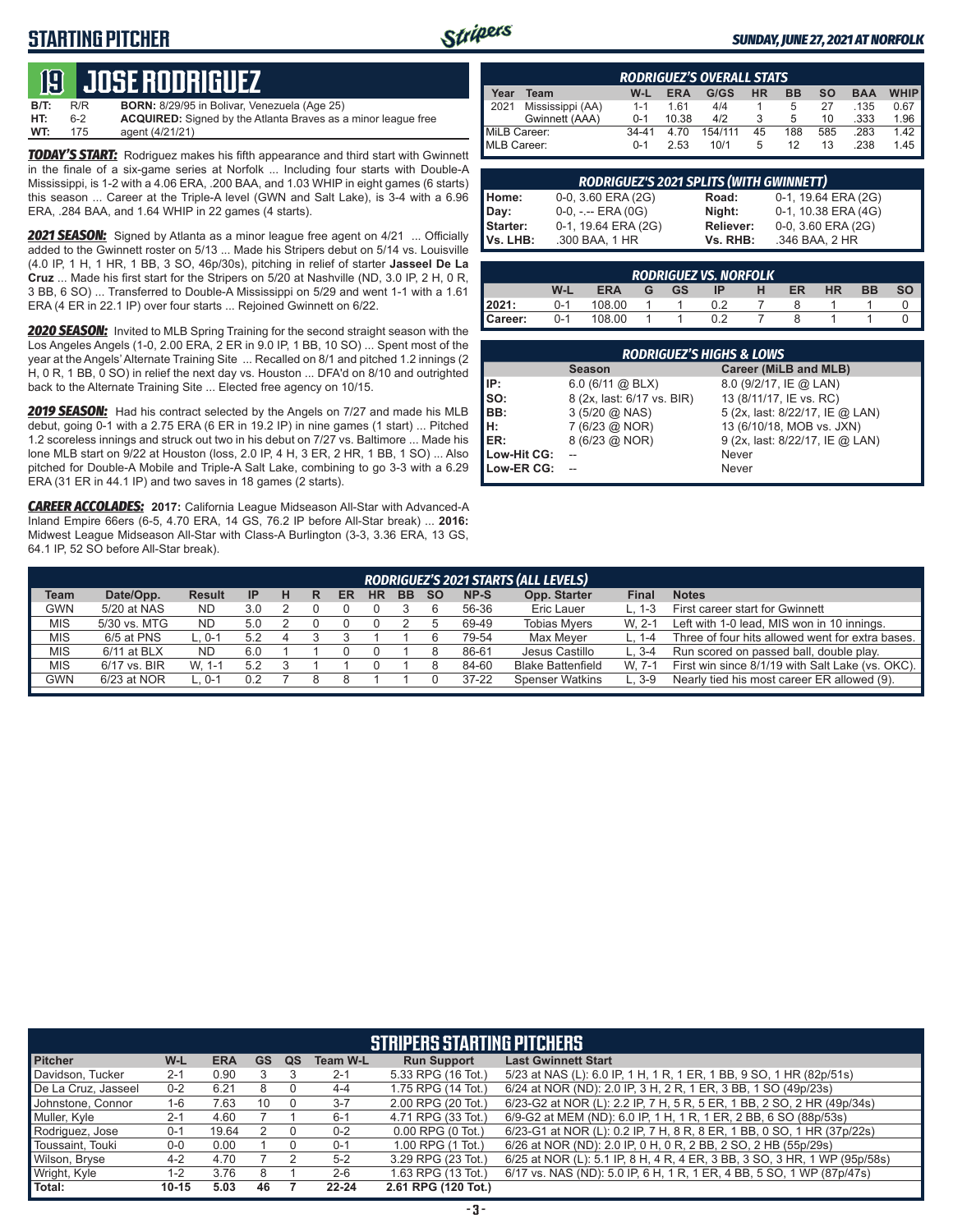#### **BULLPEN**



|                                | <b>STRIPERS PITCHING BREAKDOWN</b> |            |       |                                              |     |           |           |           |            |  |
|--------------------------------|------------------------------------|------------|-------|----------------------------------------------|-----|-----------|-----------|-----------|------------|--|
|                                | W-L                                | <b>ERA</b> | IP    | R                                            | ER  | <b>HR</b> | <b>BB</b> | <b>SO</b> | <b>BAA</b> |  |
| Starters:                      | $10 - 15$                          | 5.03       | 193.1 | 114                                          | 108 | 29        | 76        | 198       | 270        |  |
| Relievers:                     | $12-9$                             | 3.01       | 206.1 | 78                                           | 69  | 21        | 77        | 239       | .212       |  |
| <b>Total:</b>                  | $22 - 24$                          | 3.99       | 399.2 | 192                                          | 177 | 50        | 153       | 437       | 241 I      |  |
| <b>Saves/Opp:</b> 4/14 (28.6%) |                                    |            |       | <b>IR/Scored:</b> 37/11 (29.7%)<br>Holds: 18 |     |           |           |           |            |  |

|                                         |           |            | <b>PITCHING BY MONTH</b> |     |    |           |           |           |            |
|-----------------------------------------|-----------|------------|--------------------------|-----|----|-----------|-----------|-----------|------------|
|                                         | W-L       | <b>ERA</b> | IP                       | R   | ER | <b>HR</b> | <b>BB</b> | <b>SO</b> | <b>BAA</b> |
| May:                                    | $14 - 10$ | 3.50       | 211.0                    | 90  | 82 | 28        | 65        | 240       | 222        |
| June:<br>July:<br>August:<br>September: | $8 - 14$  | 4.53       | 188.2                    | 102 | 95 | 22        | 88        | 197       | .263       |

|                     |         |            |    |    |                |               |              | <b>RELIEF SUMMARY (CURRENT STRIPERS ONLY)</b>                   |                         |
|---------------------|---------|------------|----|----|----------------|---------------|--------------|-----------------------------------------------------------------|-------------------------|
| <b>Pitcher</b>      | W-L     | <b>ERA</b> | G  | GF | <b>HLD</b>     | <b>SV/OPP</b> | <b>IR/RS</b> | <b>Last Gwinnett Relief Outing</b>                              | <b>Scoreless Streak</b> |
| Arano. Victor       | $0 - 1$ | 4.05       | 13 |    |                | 1/3           | 0/0          | 6/26 at NOR: 1.1 IP, 3 H, 2 R, 2 ER, 1 BB, 2 SO (36p/25s)       | $-1G$                   |
| Biddle, Jesse (L)   | $0 - 1$ | 2.70       | 10 |    |                | 0/1           | 4/2          | 6/25 at NOR: 0.2 IP, 1 H, 0 R, 2 BB, 2 SO, 1 WP (26p/12s)       | 2G (1.2 IP)             |
| Bradford, Chasen    | $3-0$   | 2.82       | 14 |    | 2              | 0/1           | 2/2          | 6/24 at NOR (W): 2.0 IP, 0 H, 0 R, 1 BB, 3 SO (30p/19s)         | 1G (2.0 IP)             |
| Burrows, Thomas (L) | $1-0$   | 3.50       | 13 |    | 3              | 0/0           | 7/0          | 6/26 at NOR: 1.2 IP, 0 H, 0 R, 0 BB, 3 SO (22p/15s)             | 3G (4.0 IP)             |
| De La Cruz. Jasseel | $0 - 0$ | 5.40       |    |    |                | 0/0           | 0/0          | 5/11 vs. LOU: 1.0 IP, 0 H, 0 R, 0 BB, 1 SO (9p/7s)              | 1G (1.0 IP)             |
| Flaa, Jay           | $0 - 1$ | 0.00       | 10 | 4  | 2              | 0/0           | 2/0          | 6/24 at NOR (H): 2.0 IP, 1 H, 0 R, 2 BB, 0 SO (33p/17s)         | 3G (4.0 IP)             |
| Horacek, Mitch (L)  | $1 - 2$ | 6.23       | 8  |    |                | 0/0           | 0/0          | 6/26 at NOR (L): 1.1 IP, 2 H, 1 R, 1 ER, 1 BB, 3 SO (28p/17s)   | $-2G$                   |
| Johnstone, Connor   | $0 - 0$ | 0.00       |    |    |                | 0/0           | 5/3          | 5/18 at NAS: 1.1 IP, 0 H, 0 R, 0 BB, 1 SO (14p/11s)             | 2G (4.1 IP)             |
| Kelley, Trevor      | $0 - 1$ | 1.98       | 12 | 6  | 2              | 0/1           | 4/1          | 6/24 at NAS (H): 2.0 IP, 0 H, 0 R, 1 BB, 4 SO (32p/22s)         | 5G (6.0 IP)             |
| Lee, Dylan (L)      | $1 - 0$ | 1.80       | 13 |    | $\mathfrak{p}$ | 0/0           | 3/0          | 6/26 at NOR: 1.0 IP, 1 H, 1 R, 1 ER, 0 BB, 1 SO, 1 HR (21p/15s) | $-1G$                   |
| Lopez, Yoan         | $2 - 1$ | 3.86       | 9  |    |                | 0/1           | 2/2          | 6/25 at NOR: 1.0 IP, 2 H, 2 R, 2 ER, 1 BB, 1 SO (22p/14s)       | $-1G$                   |
| Tice, Ty            | $0 - 0$ | 1.50       | ĥ  |    |                | 0/0           | 5/1          | 6/26 at NOR: 0.2 IP, 0 H, 0 R, 1 BB, 0 SO (10p/5s)              | 4G (3.2 IP)             |
| Webb, Jacob         | $0 - 0$ | 2.87       |    | 6  |                | 1/1           | 0/0          | 6/24 at NAS: 1.0 IP, 0 H, 0 R, 0 BB, 3 SO (20p/15s)             | 1G (1.0 IP)             |

# **54 VICTOR ARANO** *- RHP - 26 YRS - COSAMALOAPAN, MEXICO*

**• 2021 with GWN: 5/14 vs. LOU:** Earned GWN's first save of 2021 (1.0 IP, 1 H).

- **• 2021 with ATL:** Recalled on 5/8, but did not pitch ... Optioned on 5/10 ... DFA'd and outrighted to Gwinnett on 6/6.
- **• Spring Training:** 0-1, 34.71 ERA, .538 BAA, 1 SV in 3G with Atlanta.
- **• 2020:** Was a member of Philadelphia's 60-man player pool, but spent the entire year at the Alternate Site in Lehigh Valley ... DFA'd by the Phillies on 1/18.
- **• 2019:** Limited to just 6G with Triple-A Lehigh Valley (2-0, 0.00 ERA in 3G) and Philadelphia (1-0, 3.86 ERA in 3G) ... Was on injured list from 4/20-end of season (right elbow inflammation).
- **• Acquired:** Claimed off waivers from Philadelphia (1/22/21) ... Originally signed by the Los Angeles Dodgers as a non-drafted free agent (4/4/13).
- **• MLB Career:** 3-2, 2.65 ERA, .224 BAA, 3 SV in 73G with Philadelphia (2017-19).

# **48 JESSE BIDDLE** *- LHP - 29 YRS - PHILADELPHIA, PA*

- **• 2021 with GWN: 5/22-6/13:** Posted a 1.50 ERA (1 ER in 6.0 IP) over 6 outings. **• 2021 with ATL:** Had his contract selected on 4/17, pitched in 8G with the Braves
- (0-0, 8.44 ERA, 10 ER in 10.2 IP) ... DFA'd on 5/17, outrighted to Gwinnett on 5/19. **• Spring Training:** 0-0, 3.00 ERA, .257 BAA, 2 SV in 9G with Cincinnati ... Released on 3/26 after re-signing as MiLB FA on 12/11/20.
- **• 2020:** Opened the year at Cincinnati's Alternate Training Site ... Contract selected on 8/25 (0-0, 0.00 ERA, 0 ER in 0.2 IP in 1G) ... Placed on 10-day injured list on 8/29 (left shoulder impingement) and missed the remainder of the year.
- **• Acquired:** MiLB FA (4/2/21) ... Originally Philadelphia's 1st-round pick (27th overall) in 2010 out of Germantown Friends High School (Philadelphia, PA).
- **• MLB Career:** 6-2, 5.07 ERA, .261 BAA, 1 SV in 99G with ATL (2018-19, 2021), SEA (2019), TEX (2019), CIN (2020).

### **28 CHASEN BRADFORD** *- RHP - 31 YRS - LAS VEGAS, NV*

- **• 2021 with GWN:** All 3 of his wins have been 2.0-IP outings: 5/15 vs. LOU (1 H, 0 R, 2 SO), 6/16 vs. NAS (3 H, 1 ER, 3 SO), and 6/24 at NOR (0 H, 0 R, 1 BB, 3 SO) ... **5/7-6/13:** Posted a team-best 16.0-IP scoreless streak over 10G (6 H, 3 BB, 12 SO).
- **• 2020:** Re-signed by Seattle to an MiLB deal on 1/15, but was not included on the Mariners' 60-man player pool ... Did not play.
- **• 2019:** Split time between Seattle (0-0, 4.86 ERA, 1 SV in 12G) and Triple-A Tacoma (0-0, 6.75 ERA, 1 SV in 5G).
- **• Acquired:** MiLB FA (3/15/21) ... Originally the New York Mets' 35th round pick in 2011 out of the University of Central Florida.
- **• MLB Career:** 7-0, 3.89 ERA, .253 BAA, 1 SV in 86G with NYM, SEA (2017-19).

### **49 THOMAS BURROWS** *- RHP - 26 YRS - FLORENCE, AL*

- **• 2021 with GWN: Has struck out 8 over 4.0 scoreless IP (1 H, 1 BB) in his last 3G since 6/20** ... **5/26 vs. MEM:** Earned his first win (1.0 IP, 0 H, 0 R, 2 SO).
- **• MLB.com Prospect Rankings:** #21 (Braves Top 30).
- **• Spring Training:** 0-1, 6.75 ERA, .222 BAA, 0 SV in 4G with Atlanta.
- **• 2020:** Was an NRI to Spring Training, but not included on 60-man player pool. **• 2019:** Went 2-4 with a 4.42 ERA, .221 BAA, and 7 saves (7-for-9) in 43G between Double-A Mississippi and Gwinnett ... Stranded 16 of 17 inherited runners with the Stripers (94.1%) ... Won Atlanta's Bill Lucas Award for community service.
- **• Acquired:** Via trade with Seattle (1/11/17) ... Originally the Mariners' 4th-round pick in 2016 out of the University of Alabama.

#### **45 JAY FLAA** *- RHP - 29 YRS - BISMARCK, ND*

- **• 2021 with GWN: Has not allowed an ER over 10G (1 R in 11.0 IP, 7 H, 9 BB, 15 SO, .171 BAA)**.
- **• 2021 with ATL:** From 5/23-5/30, went 0-0 with a 27.00 ERA (4 ER in 1.1 IP) in 1G. **• 2021 with BAL:** Selected by Baltimore on 4/26 and made his MLB debut on 4/27
- vs. the NY Yankees (1.1 IP, 2 BB, 1 SO, struck out Aaron Judge) ... Optioned on 4/28, appeared in 1G with Triple-A Norfolk (0-0, 16.20) ... DFA'd on 5/8.
- **• Spring Training:** 0-0, 3.38 ERA, .200 BAA, 0 SV in 3G with Baltimore.
- **• 2020:** Was not on Baltimore's 60-man player pool, did not play.
- **• 2019:** Went 2-5 with a 4.69 ERA, .256 BAA, and 5 SV in 40G (3 starts) between Double-A Bowie and Norfolk (2-3, 5.24 ERA, 4 SV in 29G during Triple-A debut). **• Acquired:** Claimed off waivers from Baltimore (5/11/21) ... Originally the Orioles'
- 6th-round pick in 2015 out of North Dakota State University (Fargo, ND).
- **• MLB Career:** 0-0, 13.50 ERA, .300 BAA in 2G with Baltimore, Atlanta (2021).

## **59 MITCH HORACEK** *- LHP - 29 YRS - LITTLETON, CO*

- **• 2020 with GWN: 5/14 vs. LOU:** Earned his first win as a Striper (1.0 IP, 1 H, 0 R) . Was on the Development List from 5/25-5/30 and 6/2-6/15.
- **• Spring Training:** Did not pitch in Atlanta's MLB camp.
- **• 2020:** Signed with Minnesota, but was not on the Twins' 60-man player pool. **• 2019:** Pitched for both Double-A Hartford (4-0, 2.48 ERA in 34G) and Triple-A
- Albuquerque (1-1, 18.75 ERA in 12G) in the Colorado Rockies organization. **• Acquired:** MiLB FA (3/25/21) ... Originally Baltimore's 9th-round pick in 2013 out
- of Dartmouth College (Hanover, NH).

#### **43 TREVOR KELLEY** *- RHP - 27 YRS - PROVIDENCE, RI*

- **• 2021 with GWN: Has allowed runs in just 2 of 12G for a 1.98 ERA (3 ER in 13.2 IP, 12 H, 6 BB, 14 SO, .250 BAA)**.
- **• Spring Training:** Did not pitch in Chicago Cubs' MLB camp ... Released on 4/23.
- **• 2020:** Pitched in 4G with Philadelphia, going 0-0 with a 10.80 ERA ... Outrighted on 8/14 and spent the rest of the season at the Phillies Alternate Site.
- **• 2019:** In 52G with Triple-A Pawtucket, went 5-5 with a 1.79 ERA, .216 BAA, and 12 SV ... Was an International League Midseason and Postseason All-Star and a *Baseball America* Triple-A All-Star ... Led IL in appearances and was T-1st in saves ... Made MLB debut on 7/2 at Toronto and logged 10G with Boston (0-3, 8.64 ERA).
- **• Acquired:** MiLB FA (4/28/21) ... Originally Boston's 36th-round pick in 2015 out of the University of North Carolina at Chapel Hill.
- **• MLB Career:** 0-3, 9.26 ERA, .347 BAA, 0 SV in 14G with BOS (2019), PHI (2020).

## **58 DYLAN LEE** *- LHP - 26 YRS - DINUBA, CA*

- **• 2021 with GWN: Has a 1.46 ERA (2 ER in 12.1 IP) and .163 BAA over his last 9G since 5/26** ... **5/4 at CLT:** Earned the win in his Stripers' debut (2.0 IP, 1 H, 1 R, 0 ER, 0 BB, 3 SO in 10-9 win in 12 innings) ... **6/11 at MEM:** Recorded his first pro hit, a double (1-for-2, R).
- **• Spring Training:** 0-0, 0.00 ERA, 0 SV in 2G with Miami ... Released on 3/29.
- **• 2020:** Was a non-roster invite to Marlins Spring Training, but was not on Miami's 60-man player pool ... Did not play.
- **• 2019:** Logged 45G between Double-A Jacksonville (0-3, 1.91 ERA, .176 BAA, 13 SV in 32G) and Triple-A New Orleans (1-3, 4.71 ERA, .329 BAA, 0 SV in 13G).
- **• Acquired:** MiLB FA (4/15/21) ... Originally Miami's 10th-round pick in 2016 out of Cal State Fresno (Fresno, CA).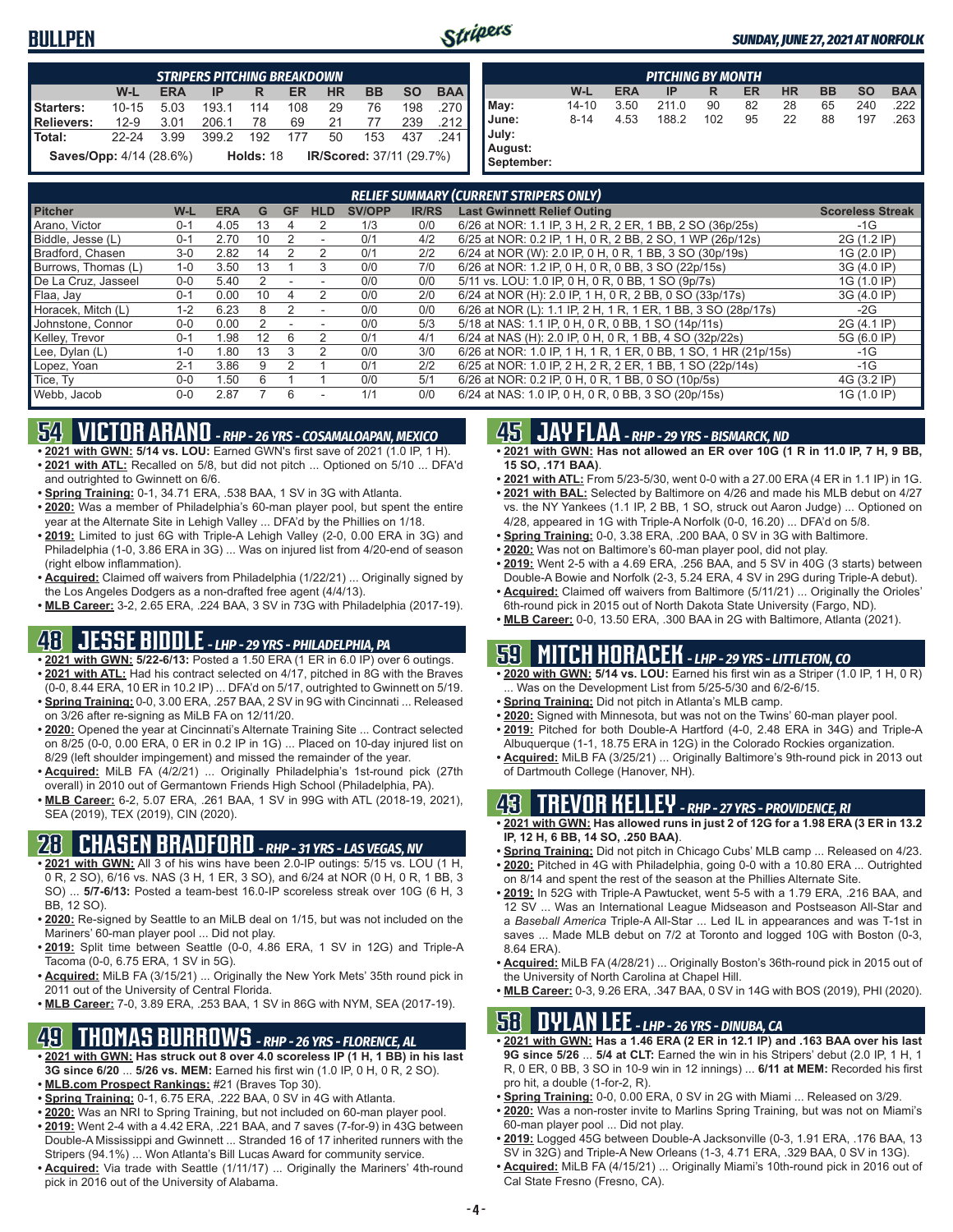## **55 YOAN LOPEZ** *- RHP - 28 YRS - NUEVA GERONA, CUBA*

- **• 2021 with GWN:** Has earned both of his wins with the Stripers in extra innings, 6/9-G2 at MEM (1.0 IP, 1 H, 0 R in 3-1 win in 8 innings) and 6/18 vs. NAS (1.0 IP, 2 H, 1 R, 0 ER, 1 SO in 8-7 win in 10 innings).
- **• 2021 with ARI:** Began the season on Arizona's Opening Day roster ... In 2 stints, went 0-0 with a 6.57 ERA (9 ER in 12.1 IP) and 0 SV (0-for-3) in 13G ... DFA'd on 5/20, traded to Atlanta on 5/22 and optioned to Gwinnett.
- **• Spring Training:** 1-0, 4.91 ERA, .214 BAA, 0 SV in 8G with Arizona.
- **• 2020:** In 20G with Arizona, went 0-1 with a 5.95 ERA, .269 BAA, and 2 holds.
- **• 2019:** Set MLB career highs in G (70) and holds (21), going 2-7 with a 3.41 ERA, .232 BAA, and 1 SV (1-for-4) with the D-backs.
- **• Acquired:** Via trade with Arizona in exchange for CF Deivi Estrada (5/22/21) ... Originally signed by the D-backs as a NDFA out of Cuba (1/16/15).
- **• MLB Career:** 2-8, 4.25 ERA, .252 BAA, 1 SV in 113G with Arizona (2018-21).

## **53 TY TICE** *- RHP - 24 YRS - PRAIRIE GROVE, AR*

- **• 2021 with GWN: 6/10 at MEM:** Threw 1.0 scoreless IP (0 H, 0 BB, 1 SO) in his Stripers debut, combining with 5 pitchers on a 2-hit shutout.
- **• 2021 with ATL:** Recalled on 6/20 and pitched once (6/21 at NYM, 1.0 IP, 1 H, 0 R, 1 BB, 0 SO) ... Optioned back to Gwinnett on 6/24.
- **• 2021 with TOR:** Recalled from the Alternate Training Site 3 times (4/9, 4/24, 5/22), went 0-0 with a 5.14 ERA (4 ER in 7.0 IP) in 4G during his MLB debut ... Also pitched once for Triple-A Buffalo (0 ER in 1.0 IP) ... DFA'd on 5/30.
- **• Spring Training:** 1-0, 9.00 ERA, .273 BAA, 0 SV in 6G with Toronto.
- **• 2020:** Spent the entire year at the Blue Jays' Alternate Training Site ... Did not reach the Majors ... Had his contract selected by Toronto on 11/20.
- **• 2019:** Between Double-A New Hampshire and Triple-A Buffalo, went 3-4 with a 2.34 ERA, .196 BAA, and 8 saves (8-for-12) in 46 relief appearances.
- **• Acquired:** Via trade from Toronto in exchange for cash (6/4/21) ... Originally the Blue Jays' 16th-round pick in 2017 out of Central Arkansas.
- **• MLB Career:** 0-0, 4.50 ERA, .303 BAA in 5G with Toronto, Atlanta (2021).

## **71 JACOB WEBB** *- RHP - 27 YRS - RIVERSIDE, CA*

- **• 2021 with GWN: 6/9-G1 at MEM:** Tallied first save of the year (1.0 IP, 0 H, 0 R, 1 SO in 5-4 win) ... **5/26-6/9:** Struck out 5 over 5.0 IP (0 R, 2 H, 0 BB) in 5G.
- **• 2021 with ATL:** Recalled 4 times (4/7, 4/10, 6/5, 6/17) ... In 17G with the Braves,
- is 1-2 with a 5.29 ERA (10 ER in 17.0 IP) and a .324 BAA. **• Spring Training:** 1-0, 2.57 ERA, .222 BAA, 2 HLD in 7G with Atlanta ... Optioned
- to the Alternate Training Site in Gwinnett on 3/25. **• 2020:** Assigned to the Alternate Training Site on 7/19, but missed over a month with a right shoulder strain (placed on 60-day injured list on 7/20) ... Activated on 9/8 and went 0-0 with a 0.00 ERA (0 ER in 10.0 IP) and .200 BAA in 8G ... Made his MLB Postseason debut, going 0-0 with a 9.00 ERA (3 ER in 3.0 IP) in 3G.
- **• 2019:** Made his MLB debut with Atlanta, going 4-0 with a 1.39 ERA (5 ER in 32.1 IP), .205 BAA, 9 holds, and 2 saves (2-for-4) in 36G ... Also logged 10G with Gwinnett (0-1, 6.97 ERA, .225 BAA, 1 SV).
- **• Acquired:** Braves' 18th-round pick in 2014 out of Tabor College (Hillsboro, KS).
- **• MLB Career:** 5-2, 2.28 ERA, .243 BAA, 2 SV in 61G with Atlanta (2019-21).

|                 | <b>SCORELESS INNINGS STREAKS (10-PLUS INNINGS)</b> |                  |                       |  |  |  |  |  |  |  |  |
|-----------------|----------------------------------------------------|------------------|-----------------------|--|--|--|--|--|--|--|--|
| <b>Pitcher</b>  | Length                                             | <b>Dates</b>     | <b>Stats</b>          |  |  |  |  |  |  |  |  |
| Bradford        | $16.0$ IP                                          | 5/7-6/13 (10G)   | 1-0, 6 H, 3 BB, 12 SO |  |  |  |  |  |  |  |  |
| Wright<br>Roark | $12.0$ IP                                          | 5/25-6/5 (3GS)   | 1-0, 11 H, 3 BB, 8 SO |  |  |  |  |  |  |  |  |
|                 | $11.0$ IP                                          | 6/4-Current (5G) | 1-0, 8 H, 4 BB, 11 SO |  |  |  |  |  |  |  |  |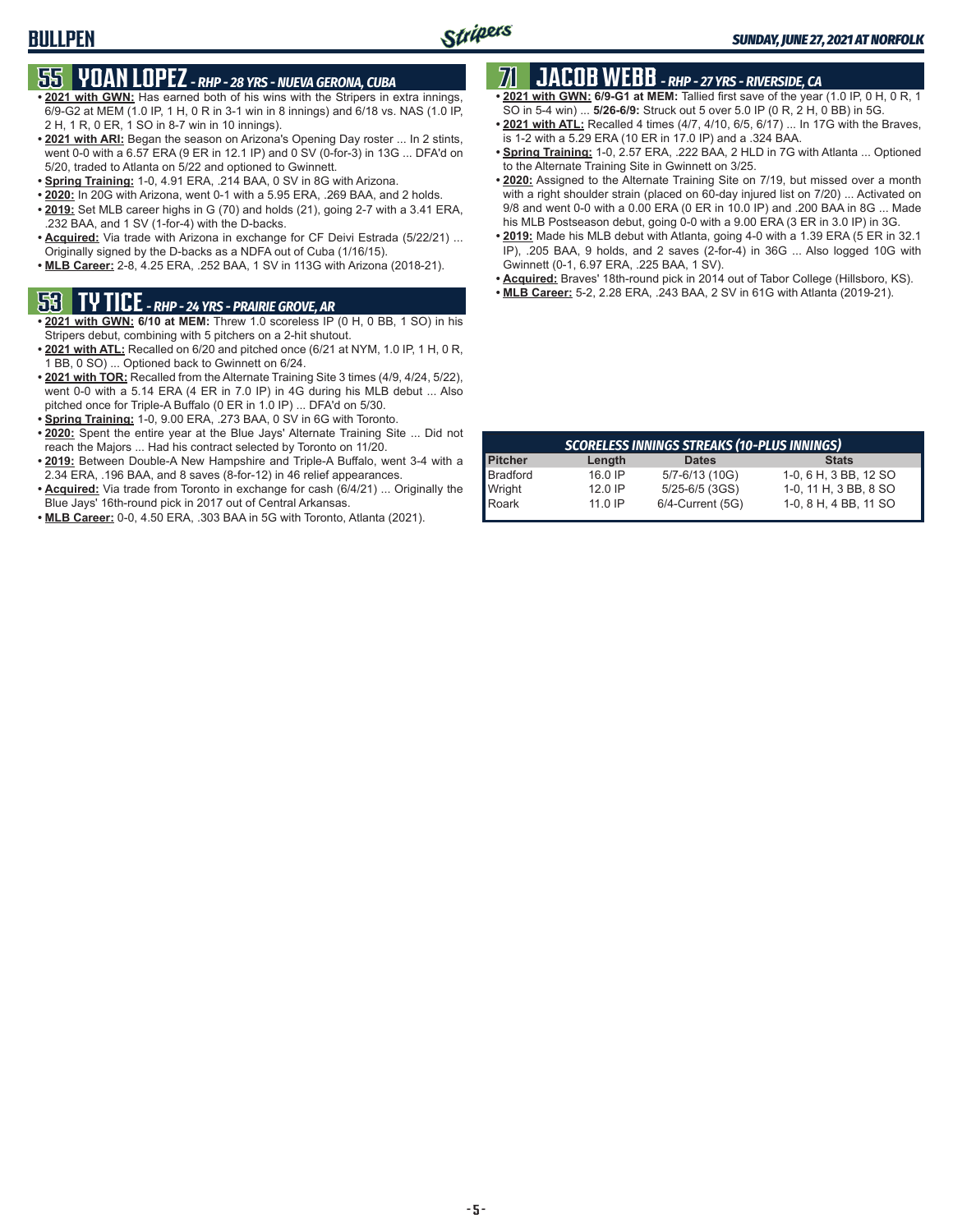#### Stripers **OFFENSE** *SUNDAY, JUNE 27, 2021 AT NORFOLK TOTAL:* .243, 56 HR, .750 OPS *RISP:* .254, 14 HR, .768 OPS *RUNS/INNING: 1 2 3 4 5 6 7 8 9 X TOT Vs. LHP:* .256, 26 HR, .800 OPS *RISP/2O:* .203, 5 HR, .640 OPS **Stripers:** 37 25 15 26 23 24 26 31 20 10 237 *Vs. RHP:* .235, 30 HR, .719 OPS *LOADED:* .277, 3 HR, .889 OPS **Opponents:** 34 24 21 25 11 23 20 17 7 10 192

| <b>HOME RUNS</b> |                |                |    |                          |                |                |                |                        |                                                 | <b>MULTI-GAMES</b> |                |                |
|------------------|----------------|----------------|----|--------------------------|----------------|----------------|----------------|------------------------|-------------------------------------------------|--------------------|----------------|----------------|
| Player           | 1 <sub>R</sub> | 2R             | 3R | <b>GS</b>                | Tot.           |                |                | Off LH Off RH Team W-L | Last HR with Gwinnett (Regular Season)          | <b>Hit</b>         | <b>RBI</b>     | <b>HR</b>      |
| <b>Almonte</b>   |                |                |    |                          | 3              |                |                | $3-0$                  | 5/30/21 vs. MEM, 1R (RH Connor Jones)           | 8                  | 5              |                |
| Arcia            | 8              | 3              |    |                          | 11             | 6              | 5              | $6 - 3$                | 6/18/21 vs. NAS, 1R (RH Alec Bettinger)         | 15                 | 8              |                |
| Brugman          |                |                |    |                          |                |                |                | $0 - 0$                |                                                 |                    |                |                |
| Camargo          | 2              | $\overline{2}$ |    | $\overline{\phantom{a}}$ | 5              | 3              | $\overline{2}$ | $2 - 2$                | 6/23/21-G1 at NOR, 2R (RH Spenser Watkins)      | 10                 | 4              | $\overline{ }$ |
| Casteel          | $\overline{a}$ | 2              |    |                          | 3              | $\overline{2}$ |                | $2 - 1$                | 6/24/21 at NOR. GS (LH Zac Lowther)             | 4                  | 5              |                |
| Demeritte        | 4              | $\overline{2}$ |    |                          | 6              |                | $\overline{2}$ | $5 - 1$                | 5/30/21 vs. MEM, 1R (LH Bernardo Flores Jr.)    |                    | 4              |                |
| Ervin            | $\overline{2}$ |                |    |                          |                | $\overline{2}$ | 2              | $3 - 1$                | 6/24/21 at NOR, 1R (RH Cody Carroll)            | 4                  | 4              | ٠              |
| Goins            |                | ٠              | ۰  | $\sim$                   |                |                |                | $1 - \Omega$           | 5/4/21 at CLT, 1R (LH Kyle Kubat)               | 9                  | 4              | ۰              |
| Gore             |                |                |    |                          |                |                |                | $0 - 0$                |                                                 | $\overline{2}$     |                |                |
| Heredia          |                |                |    |                          |                |                |                | $0 - 0$                |                                                 |                    |                |                |
| Inciarte         |                |                |    |                          |                |                |                | $0 - 0$                |                                                 |                    |                |                |
| Jackson          | $\mathfrak{D}$ |                |    |                          | 5              | 4              |                | $3-0$                  | 6/9/21-G1 at MEM, 3R (LH Zack Thompson)         | 2                  | 4              | $\overline{ }$ |
| Kazmar Jr.       | 2              |                |    |                          | 4              |                | 3              | $1 - 3$                | 6/6/21 vs. JAX, 1R (RH Parker Bugg)             | $\overline{2}$     | 3              |                |
| Kipnis           |                |                |    |                          | 3              |                | 3              | $2 - 1$                | 6/26/21 at NOR, 1R (RH Conner Greene)           | 5                  | 3              |                |
| Lucroy           |                | ٠              |    | $\overline{\phantom{a}}$ | $\overline{2}$ |                | $\overline{2}$ | $1 - 1$                | 6/10/21 at MEM, 3R (RH Grant Black)             | 4                  | 3              | $\sim$         |
| Martinez         | ۰.             |                |    | $\overline{\phantom{a}}$ |                |                |                | $0 - 0$                |                                                 | $\mathfrak{p}$     |                |                |
| Morales          |                |                |    | $\overline{\phantom{a}}$ |                |                |                | $1 - 0$                | 5/7/21 at CLT, 3R (RH Joe De Carlo)             |                    |                |                |
| Pache            |                |                |    |                          | $\overline{2}$ |                |                | $1 - 0$                | 6/10/21 at MEM, 2R (LH Tyler Webb), 2nd of Game | $\overline{2}$     | 2              |                |
| Sanchez          |                |                |    |                          |                |                |                | $1 - 0$                | 6/16/21 vs. NAS, 3R (RH Miguel Sanchez)         | 3                  | 2              |                |
| Snider           | 2              |                |    |                          | $\overline{2}$ |                | $\overline{2}$ | $2 - 0$                | 6/18/21 vs. NAS, 1R (RH Patrick Weigel)         |                    | $\overline{A}$ |                |
| <b>Unroe</b>     |                |                | ۰  | ٠                        | ٠              |                |                | $0 - 0$                | 7/19/19 vs. ROC, 1R (RH Drew Hutchison)         |                    | ۰              |                |
| <b>Waters</b>    | 2              |                |    |                          | 3              | $\overline{2}$ |                | $0 - 2$                | 5/19/21 at NAS, 1R/Leadoff (LH Wade LeBlanc)    | 9                  | $\overline{2}$ | $\overline{ }$ |
| Total:           | 30             | 15             | 8  | $3^{\circ}$              | 56             |                |                |                        |                                                 |                    |                |                |

#### *HOME RUN VARIANTS*

**Back-to-Back Homers (1x):** Almonte (GS) / Snider, 5/7 at CLT (1st Inning)

**Back-to-Back-to-Back Homers (1x):** Arcia (2R) / Camargo / Demeritte, 5/8 at CLT (6th Inning)

**Pinch Hit Homers (2x):** Demeritte, 5/12 vs. LOU (7th Inning) Casteel, 6/3 vs. JAX (7th Inning)

**Leadoff (Game) Homers (1x):** Waters, 5/19 at NAS

**Walk-Off Homers (1x):** Arcia (Solo), 5/16 vs. LOU (9th Inning)

*PINCH HITTERS* **Player AVG. AB H 2B 3B HR RBI** Almonte 1.000 1 1 0 0 0 2 Arcia --- 0 0 0 0 0 0 Casteel .158 19 3 1 0 1 4 Demeritte .400 5 2 1 0 1 1 Ervin .500 3 1 0 0 0 1 Goins .000 2 0 0 0 0 0 Gore 333 3 1 0 0 0 0 Kazmar Jr. 000 6 0 0 0 0 0 0<br>Lucrov 000 3 0 0 0 0 0 Lucroy .000 3 0 0 0 0 0 Morales .000 1 0 0 0 0 0 Pache --- 0 0 0 0 0 0 0 Sanchez .000 6 0 0 0 0 0 0 Snider .091 11 1 0 0 0 0 Unroe .000 4 0 0 0 0 0 **Totals: .141 64 9 2 0 2 8**

|                                                 |            |    |    |    |           | <b>STRIPERS BATTING BY MONTH</b> |           |            |            |            |
|-------------------------------------------------|------------|----|----|----|-----------|----------------------------------|-----------|------------|------------|------------|
|                                                 | <b>AVG</b> | G  | 2B | 3B | <b>HR</b> | <b>RBI</b>                       | <b>SB</b> | <b>OBP</b> | <b>SLG</b> | <b>OPS</b> |
|                                                 | .254       | 24 | 43 | 2  | 36        | 138                              | 24        | .366       | .445       | .811       |
| May:<br>June:<br>July:<br>August:<br>September: | .231       | 22 | 32 | 3  | 20        | 83                               | 20        | .310       | .369       | .680       |

| <b>HITTING STREAKS (10-PLUS GAMES)</b> |                     |                                        |  |  |  |
|----------------------------------------|---------------------|----------------------------------------|--|--|--|
| Player<br>Arcia                        | Length/Dates        | <b>Stats</b>                           |  |  |  |
|                                        | 13G (5/4-5/18)      | .393 (22-56), 4 2B, 7 HR, 17 R, 12 RBI |  |  |  |
|                                        |                     | <b>ON-BASE STREAKS (10-PLUS GAMES)</b> |  |  |  |
| Player<br>Arcia                        | <b>Length/Dates</b> | <b>Stats</b>                           |  |  |  |
|                                        | 14G (6/5-6/23)      | .333 (17-51), 6 BB                     |  |  |  |

.333 (12-36), 12 BB

Arcia 13G (5/4-5/18) .393 (22-56), 8 BB<br>Camargo 10G (5/4-5/23) .333 (12-36), 12 BB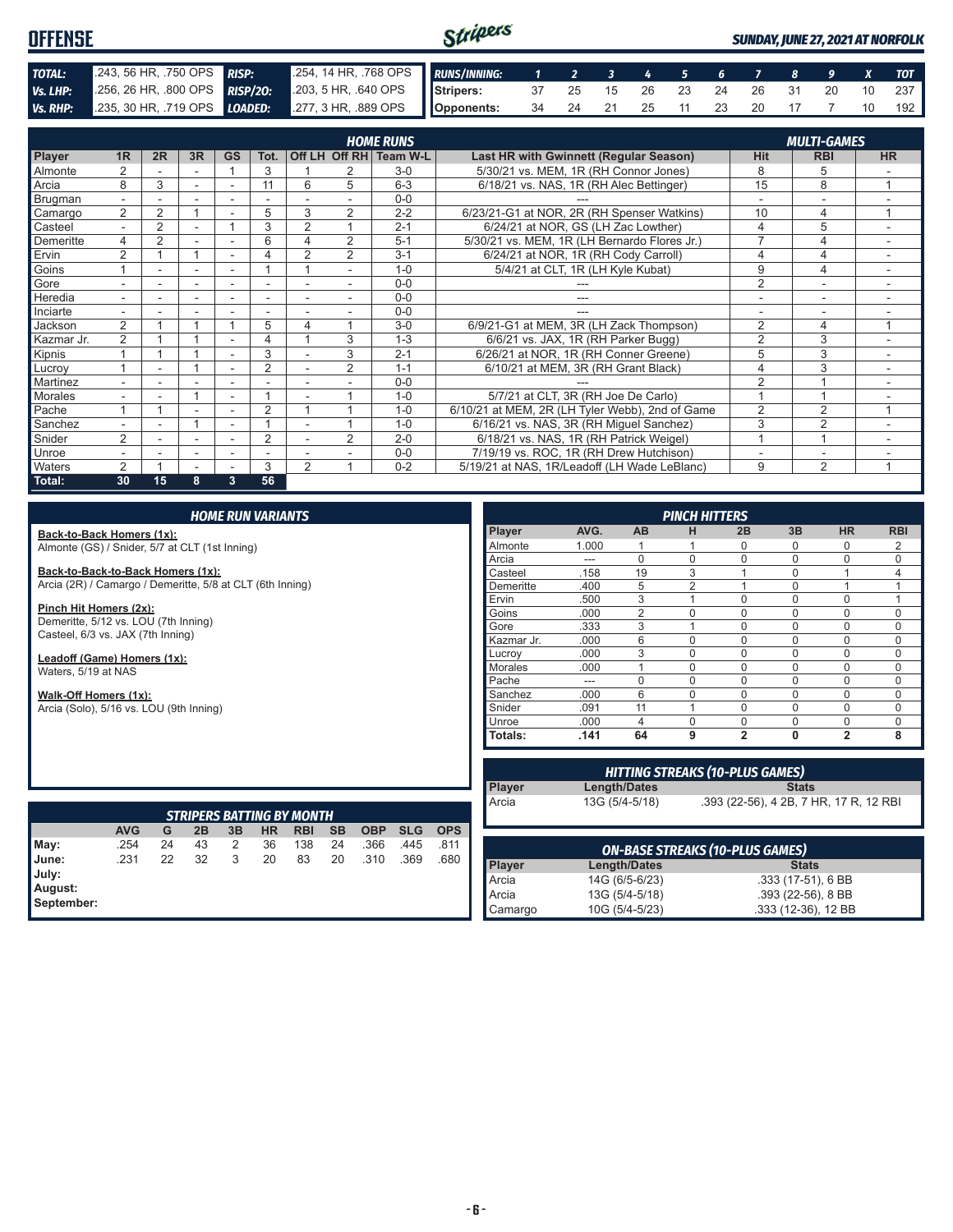# **OFFENSE**

# **13 ORLANDO ARCIA** *- SS - 26 YRS - ANACO, VENEZUELA*

*SEASON WITH GWN:*.302, 11 HR, 26 RBI, 4 SB, .915 OPS *HIT STREAK:* 2G (6/25-) *6/26 @ NOR:*1-4 *ROAD TRIP:* .176 (3-17), 2 R, RBI

- **• Leaderboard:** Entering 6/27, ranks among Triple-A East top 10 in R(1st, 39), H (1st, 55), TB (2nd, 99), XBH (T-4th, 22), HR (T-5th, 11), and 2B (T-7th, 11). **• 2021 with GWN: 5/4-5/18:** Hit safely in each of his first 13G (.393, 7 HR, 17 R,
- 12 RBI, 2 SB, 1.301 OPS) ... **5/9 at CLT:** Tied GWN's single-game homer record with 3 solo blasts (3-for-4, 4 R, 4 RBI) ... **5/15 vs. LOU:** Launched game-winning solo HR (#6) in 8th ... **5/16 vs. LOU:** Blasted walk-off solo HR (#7) in 9th ... **6/10 at MEM:** Set season high with 4 hits (4-for-5, 2B, 2 R) ... **6/18 vs. NAS:** Went 3-for-5 with 3 XBH, including solo HR (#11) and game-tying double in 10th, scored walkoff winning run ... **6/5-6/23:** Posted a team-best 14G on-base streak, batting .333 (17-for-51, 4 2B, 3 HR, 11 R, 8 RBI, 1 SB, 6 BB) in that span.
- **• 2021 with MIL:** Was on Milwaukee's Opening Day roster and batted .091 (1-for-11, 1 RBI) in 4G before being traded to Atlanta on 4/6 (sent to Alternate Site).
- **• Spring Training:** .191, 4 2B, 4 R, 6 RBI, .517 OPS in 19G with Milwaukee. **• 2020:** Spent 59 games with the Brewers, batting .260 (10 2B, 1 3B, 5 HR, 22 R, 20 RBI, 2 SB) ... Played in 2 Postseason games (.143, 1-for-7, 1 HR, 2 RBI).
- **• Acquired:** Via trade with Milwaukee in exchange for RHP Chad Sobotka and RHP Patrick Weigel (4/6/21) ... Originally signed by Milwaukee as a NDFA (10/22/10).
- **• MLB Career:** .244, 69 2B, 7 3B, 42 HR, 180 RBI, 39 SB in 542G with Milwaukee (2016-21) ... Played in the Postseason from 2018-20 (.295, 4 HR, 6 RBI in 13G).

#### **17 JOHAN CAMARGO** *- INF - 27 YRS - PANAMA CITY, PANAMA SEASON WITH GWN:*.306, 5 HR, 17 RBI, 0 SB, .899 OPS *HIT STREAK:* -1G

#### *6/26 @ NOR:* 0-3, BB *ROAD TRIP:* .235 (4-17), 2B, HR, 3 R, 3 RBI

- **• Leaderboard:** Entering 6/27, ranks among Triple-A East top 10 in OBP (7th, .407) and AVG (9th, .306).
- **• 2021 with GWN: Has hit safely in 11 of 14G since 6/10, batting .370 (20-for-54, 3 2B, 1 3B, 2 HR, 10 R, 7 RBI, .998 OPS)** ... **5/4-5/22:** Hit safely in each of his first 9G (.364, 2 2B, 3 HR, 13 R, 8 RBI) ... **5/8 at CLT:** Notched his first career multi-homer game (2-for-4, 2 HR, 2 RBI) ... **6/5 vs. JAX:** Started 5-4-3 triple play, Gwinnett's first since 5/28/19 at TOL ... **6/10 at MEM:** Homered for first time since 5/8 (2-run, #4) in 4-for-5, 2-RBI effort.
- **• Gwinnett Career:** Has hits in 66 of 88G (75.0%) since 2017, batting .331 (114-for-344, 23 2B, 2 3B, 14 HR, 61 R, 59 RBI, 1 SB, .931 OPS).
- **• 2021 with ATL:** In 5 stints with the Braves, batting .000 (0-for-15, 1 R) in 14G.
- **• Spring Training:** .186, 2 2B, 1 HR, 4 R, 3 RBI in 18G with Atlanta.
- **• 2020:** Made Braves' Opening Day roster and batted .200 (8 2B, 4 HR, 16 R, 9 RBI) in 35G ... Added to the NLCS roster in place of injured Adam Duvall prior to Game 2 and played in 4G (.250, 2-for-8, 1 2B, 1 RBI).
- **• Acquired:** NDFA (7/2/10) out of Panama City, Panama.
- **• MLB Career:** .258, 68 2B, 4 3B, 34 HR, 144 RBI, 2 SB in 360G with Atlanta (2017- 21) ... Played in 2018 and 2020 Postseasons (.087, 1 2B, 1 RBI in 8G).

### **9 RYAN CASTEEL** *- 1B/C - 30 YRS - CHATTANOOGA, TN*

*SEASON WITH GWN:*.269, 3 HR, 15 RBI, 0 SB, .853 OPS *HIT STREAK:* 1G (6/24-) *6/26 @ NOR:*DNP *ROAD TRIP:* .250 (1-4), HR, R, 4 RBI

- **• 2021 with GWN: 5/15-5/18:** Had 6 RBI in 3G span, including 5/15 vs. LOU (1-for-2, GW 3-run double, 3 RBI) and 5/16 vs. LOU (1-for-3, HR, 2 RBI) ... **6/2 vs. JAX:** Notched a pinch-hit 2-run double ... **6/3 vs. JAX:** Hit a pinch-hit 2-run HR (#2) ... **6/24 at NOR:** Crushed game-winning grand slam (#3) in 6-2 victory (1-for-4, 4 RBI), his 2nd career slam (first since 7/20/13 with Adv-A Modesto).
- **• Spring Training:** Did not play in Atlanta's MLB camp.
- **• 2020:** Was not on the Braves' 60-man player pool ... Did not play.
- **• 2019:** Played 118G with Double-A Mississippi, batting .263 (21 2B, 2 3B, 21 HR, 73 RBI, .811 OPS) ... Ranked 2nd in the Southern League in homers and RBI, 3rd in slugging (.477) ... Was his 2nd career 20-homer season (hit 22 in 2013).
- **• Acquired:** MiLB FA (3/14/21) ... Originally Colorado's 17th-round pick in 2010 out of Cleveland State Community College (Cleveland, TN).

# **18 PHILLIP ERVIN** *- OF - 28 YRS - MOBILE, AL*

*SEASON WITH GWN:*.180, 4 HR, 16 RBI, 7 SB, .651 OPS *HIT STREAK:* -1G

*6/26 @ NOR:*DNP *ROAD TRIP:* .111 (1-9), HR, 2 R, 2 RBI **• 2021 with GWN: 6/2 vs. JAX:** Hit a decisive 3-run HR (#1) and tallied a seasonhigh 4 RBI (1-for-4, R) ... **6/13 at MEM:** Belted a game-tying 2-run HR (#2) with 2 outs in the 9th of an eventual 7-6 loss (1-for-3, 1 R, 2 RBI).

- **• Spring Training:** .276, 0 HR, 2 RBI, 1 SB, .647 OPS in 18G with Atlanta ... DFA'd on 3/28, outrighted to the Alternate Training Site on 4/3.
- **• 2020:** Between Cincinnati and Seattle, hit .149 with 3 2B, 4 RBI, 1 SB in 37G ... DFA'd by the Reds (8/28), Mariners (12/16), and Chicago Cubs (2/20/21).
- **• Acquired:** Off waivers from the Chicago Cubs (2/22/21) ... Originally Cincinnati's
- 1st-round pick (27th overall) in 2013 out of Samford University (Homewood, AL). **• MLB Career:** .247, 26 2B, 8 3B, 17 HR, 68 RBI, 15 SB in 237G with CIN, SEA
- (2017-20) ... Talled 7 of his 8 career triples in 2019 (ranked 7th in NL).

## **8 RYAN GOINS** *- INF - 33 YRS - TEMPLE, TX*

*SEASON WITH GWN:*.274, 1 HR, 16 RBI, 0 SB, .733 OPS *HIT STREAK:* 7G (6/18-)

- *6/26 @ NOR:*1-3, R, BB, 2 SO *ROAD TRIP:* .467 (7-15), 2B, 3 R, 2 RBI **• 2021 with GWN: Batting .322 (19-for-59, 3 2B, 7 R, 6 RBI) in 19G in June, including an active 7G hitting streak since 6/18 (.429, 9-for-21)** ... **5/4 at CLT:** Hit Gwinnett's first homer of the season (opposite field, solo) ... **5/12 vs. LOU:** Set season highs for hits (3-for-4) and RBI (3) ... **5/27-6/9:** Posted a 7G hitting streak (.375, 9-for-24, 2 2B, 3 R, 2 RBI).
- **• Triple-A Career:** Has played for BUF (2013-16), LHV (2018), CLT (2019), and GWN (2021) ... Was teammates with MGR Matt Tuiasosopo in 2014 with BUF.
- **• Spring Training:** .391, 2 2B, 0 HR, 5 RBI, 0 SB, .960 OPS in 16G with Atlanta.
- **• 2020:** Played in 14G with the Chicago White Sox, batting .000 (0-for-9, 4 R) ... Spent most of the year at the Alternate Training Site in Schaumburg, IL.
- **• Acquired:** MiLB FA (2/25/21) ... Originally Toronto's 4th-round pick in 2009 out of Dallas Baptist University (Dallas, TX).
- **• MLB Career:** .228, 71 2B, 12 3B, 22 HR, 158 RBI in 555G with TOR, KC, CWS (2013-20) ... Played for TOR in 2015-16 Postseasons (.146, 1 HR, 5 RBI in 14G).

## **5 TERRANCE GORE** *- OF - 30 YRS - MACON, GA*

*SEASON WITH GWN:*.250, 0 HR, 0 RBI, 12 SB, .681 OPS *HIT STREAK:* -1G

- *6/26 @ NOR:*DNP *ROAD TRIP:* .000 (0-3), SB
- **• Leaderboard:** Entering 6/27, ranks among Triple-A East top 10 in SB (T-3rd, 12). **• 2021 with GWN:** Is 12-for-13 (92.3%) in stolen base attempts over 17G, has a pair of 2-steal games (5/18 at NAS, 6/18 vs. NAS) ... **6/9-G2 at MEM:** Stole 3rd and scored winning run in 8th inning of 3-1 victory.
- **• Spring Training:** Did not play in Atlanta's MLB camp.
- **• 2020:** Logged 2G in his lone season with the Los Angeles Dodgers (0 PA).
- **• Acquired:** MiLB FA (2/18/21) ... Originally Kansas City's 20th-round pick in 2011 out of Gulf Coast Community College (Panama City, FL).
- **• MLB Career:** .224, 2 2B, 1 3B, 0 HR, 1 RBI, 40 SB in 102G with KC, CHC, LAD (2014-20) ... Played in the Postseason with KC (2014-15) and CHC (2018), going 0-for-2 with 3 R, 5 SB ... Won World Series with the Royals in 2015.

#### **4 SEAN KAZMAR JR.** *- INF - 36 YRS - VALDOSTA, GA SEASON WITH GWN:*.193, 4 HR, 14 RBI, 1 SB, .627 OPS *HIT STREAK:* 1G (6/26-)

- *6/26 @ NOR:*1-4 *ROAD TRIP:* .143 (1-7)
- **• 2021 with GWN: 5/25 vs. MEM:** Lined a walk-off single in the 9th for a 2-1 win, his first career walk-off RBI with Gwinnett ... **6/6 vs. JAX:** Tied Joey Terdoslavich for 3rd on Gwinnett's career home run list (#41, 1-for-4, 1 RBI).
- **• Gwinnett Career:** Batting .266 (636-for-2393, 131 2B, 12 3B, 41 HR, 290 R, 284 RBI, 24 SB) in 697G over 8 seasons ... Leads in career G, AB, H, TB (913), 2B, R, RBI ... Ranks 2nd in career 3B (12) ... Ranks T-3rd in career HR (41).
- **• 600 Club:** His 636 hits are 4th-most in Richmond/Gwinnett history (Larry Whisenton leads with 657) ... Is one of 5 in RICH/GWN history with 600 hits.
- **• 2021 with ATL:** Contract selected on 4/17, has spent 2 stints with Atlanta (4/17- 4/23, 5/4-5/7), going 0-for-2 ... Pinch hit on 4/17 at the Chicago Cubs, marking his first MLB appearance in 4,589 days since 9/23/08 with San Diego ... The last player with a bigger gap between MLB appearances was Ralph Winegarner (13 years, 14 days between 6/23/36 with CLE and 7/7/49 with STL).
- **• Spring Training:** .409, 3 HR, 9 RBI, 0 SB, 1.415 OPS in 25G with Atlanta.
- **• 2020:** Was an NRI to Braves Spring Training, but not on 60-man player pool.
- **• Acquired:** MiLB FA (12/7/20) ... Originally San Diego's 5th-round pick in 2004 out of the College of Southern Nevada.
- **• MLB Career:** .195, 1 2B, 0 3B, 0 HR, 2 RBI in 22G with San Diego (2008) and Atlanta (2021).

# **22 JASON KIPNIS** *- INF - 34 YRS - NORTHBROOK, IL*

*SEASON WITH GWN:*.260, 3 HR, 9 RBI, 0 SB, .803 OPS *HIT STREAK:* 1G (6/26-)

- *6/26 @ NOR:*2-4, HR (3), R, RBI *ROAD TRIP:* .267 (4-15), 2 2B, HR, R, RBI **• 2021 with GWN: 5/28 vs. MEM:** Belted a decisive 3-run HR (#1, 2-for-3, 3 RBI) ... **6/16 at NAS:** Hit another game-winning HR (#2), a 2-run shot (2-for-4,, 2 RBI).
- **• Spring Training:** .241, 1 2B, 1 HR, 2 R, 3 RBI in 12G with Atlanta ... Released on 3/27, re-signed to MiLB deal on 3/29.
- **• 2020:** In his lone season with the Chicago Cubs, hit .237 (8 2B, 1 3B, 3 HR, 16 RBI, 1 SB) in 44G ... Played in 2G during the Postseason (0-for-3, 1 BB, 1 SO) ... Elected Free Agency on 10/28.
- **• Acquired:** MiLB FA (3/29/21) ... Originally Cleveland's 2nd-round pick in 2009 out of Arizona State University (Tempe, AZ).
- **• MLB Career:** .260, 260 2B, 24 3B, 126 HR, 545 RBI, 136 SB in 1,165G with CLE, CHC (2011-20) ... Was 2-time AL All-Star with the Indians (2013, 2015) ... Hit .192 (3 2B, 1 3B, 4 HR, 9 RBI) in 26G during the Postseason with CLE (2013, 2016-18) and CHC (2020).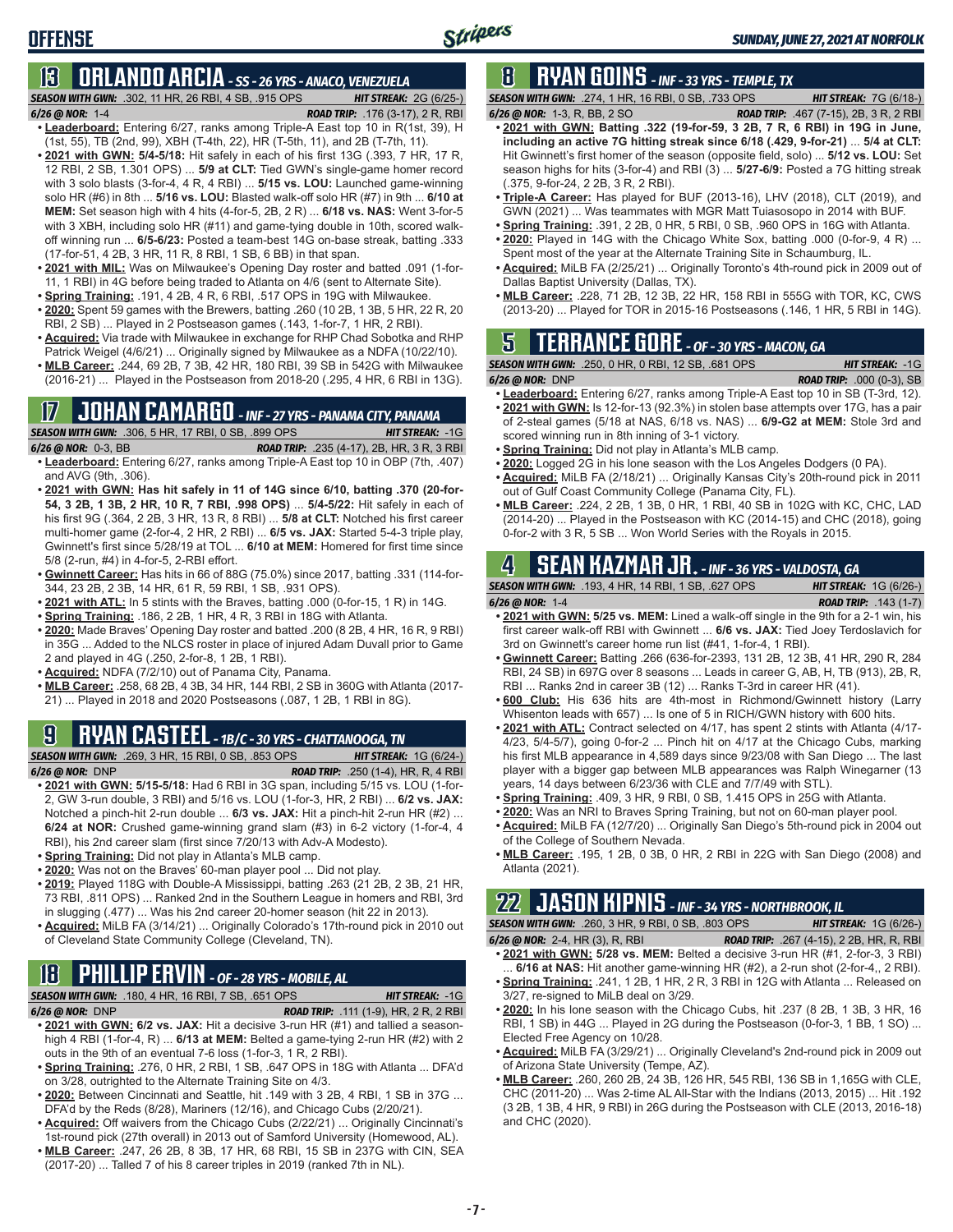### **OFFENSE**

# **62 JONATHAN LUCROY** *- C - 35 YRS - EUSTIS, FL*

*SEASON WITH GWN:*.228, 2 HR, 15 RBI, 0 SB, .688 OPS *HIT STREAK:* 2G (6/24-)

- *6/26 @ NOR:*2-4, 2B, SO *ROAD TRIP:* .333 (3-9), 2B, R
- **• 2021 with GWN: 5/26 vs. MEM:** Went 2-for-4 with a 3-run double and 4 RBI ... **6/10 at MEM:** Blasted a 3-run HR (#2, 2-for-3, 3 RBI) ... **6/18 at NAS:** Hustled up the 1B line to force walk-off throwing error (Keston Hiura) in 8-7 win.
- **• 2021 with WSH:** Signed by Washington on 4/6, played 5G (.357, 5-for-14, 1 2B, 2 RBI) ... DFA'd on 4/12, outrighted and elected free agency on 4/14.
- **Spring Training:** 333, 1 2B, 1 R, .867 OPS in 14G with Chicago White Sox ... Released on 3/30 (had signed a MiLB deal on 2/11).
- **• 2020:** Signed by Boston to a MiLB deal on 2/19 ... Contract selected on 7/17 and played in 1G (7/24 vs. BAL, no AB) ... DFA'd on 7/29, released on 9/15 ... Signed with Philadelphia on 9/15 and joined Alternate Site (no MLB call-up).
- **• Acquired:** MiLB FA (5/17/21) ... Originally Milwaukee's 3rd-round pick in 2007 out of the University of Louisiana-Lafayette.
- **• MLB Career:** .274, 217 2B, 24 3B, 108 HR, 547 RBI, 30 SB in 1,208G with MIL, TEX, COL, OAK, LAA, CHC, BOS, WSH (2010-21) ... 2-time NL All-Star (2014, 2016 with MIL) ... Played in Postseason for MIL (2011), TEX (2016), COL (2017), OAK (2018), batting .235 with 1 HR, 6 RBI in 15G.

# **20 JONATHAN MORALES** *- C - 26 YRS - ARROYO, PUERTO RICO*

- *SEASON WITH GWN:*.100, 1 HR, 6 RBI, 0 SB, .278 OPS *HIT STREAK:* -1G *6/26 @ NOR:*DNP *ROAD TRIP:* .143 (1-7)
- **• 2021 with GWN: 5/7 at CLT:** Tied his single-game career high with 5 RBI, going 2-for-6 with a 3-run HR (#1) in the 9th.
- **• Spring Training:** .250, 0 HR, 1 RBI, 0 SB, 1.200 OPS in 12G with Atlanta.
- **• 2020:** Spent entire year at Braves Alternate Site in Gwinnett (no MLB debut) ... Played for Caguas of the Puerto Rican Winter League (.394, 3 HR, 9 RBI in 13G), earning PWL Postseason All-Star honors.
- **• 2019:** Hit .240 (13 2B, 2 HR, 27 R, 25 RBI) in 80G between Double-A Mississippi and Gwinnett ... Logged 1 game during the IL Playoffs (0-for-1, BB).
- **• Acquired:** Braves' 25th-round pick in 2015 out of Miami-Dade Community College.

# **15 CRISTIAN PACHE** *- OF - 22 YRS - SANTO DOMINGO CENTRO, D.R.*

*SEASON WITH GWN:*.222, 2 HR, 7 RBI, 1 SB, .683 OPS *HIT STREAK:* -1G *6/26 @ NOR:* 0-3, RBI, BB *ROAD TRIP:* .091 (1-11), RBI

- **• MLB.com Prospect Ranks:** #1 (Braves Top 30), #10 (Top 100).
- **• 2021 with GWN: 5/29-6/1:** Joined Stripers on a rehab assignment, played 1G before being activated and optioned on 6/2 ... **6/5 vs. JAX:** Went 3-for-6 with 2 doubles, including game-tying 2-run double in 9th ... **6/10 at MEM:** Tallied his first career multi-homer game (3-for-5, 2 HR, 3 R, 4 RBI).
- **• 2021 with ATL:** On Atlanta's Opening Day roster for the first time ... Hit .111 (3 2B, 1 HR, 6 R, 4 RBI) in 22G ... Placed on IL twice, on 4/14 and 5/14 ... Was at the Alternate Training Site from 4/24-4/30.
- **• Spring Training:** .184, 2 2B, 1 3B, 4 R, 3 RBI, 2 SB in 17G with Atlanta.
- **• 2020:** Spent most of the year at the Braves Alternate Training Site ... Made his MLB debut on 8/21 vs. Philadelphia (1-for-4) ... Played just 2G during regular season (.250) ... Also made MLB Postseason debut (.182, 1 2B, 1 HR, 4 R, 4 RBI in 12G).
- **• 2019:** Between Mississippi (104G) and Gwinnett (26G), hit .277 (36 2B, 9 3B, 12 HR, 63 R, 61 RBI, 8 SB, .802 OPS) in 130G ... Named a Southern League Postseason All-Star and MLB All-Star Futures Game participant.
- **• Acquired:** NDFA (7/4/15) out of Santo Domingo Centro, D.R.
- **• MLB Career:** .119, 3 2B, 0 3B, 1 HR, 4 RBI, 0 SB in 24G with Atlanta (2020-21).

### **2 YOLMER SANCHEZ** *- INF - 28 YRS - MARACAY, VENEZUELA*

*SEASON WITH GWN:*.190, 1 HR, 11 RBI, 3 SB, .564 OPS *HIT STREAK:* 1G (6/25-) *6/26 @ NOR:*DNP *ROAD TRIP:* .273 (3-11), RBI

- **• 2021 with GWN: 5/7 at CLT:** Went 3-for-5 with 3 runs, 3 RBI and Gwinnett's first triple of the year ... **6/9-G2 at MEM:** Stole home plate as part of a double-steal with Drew Waters, scored the tying run in 3-1 win (1-for-2, R, SB) ... **6/16 vs. NAS:** After going 30G without a homer, launched his 1st of the year (3-run, 1-for-2, 3 RBI).
- **• Spring Training:** .190, 0 XBH, 2 RBI, 1 SB, .451 OPS in 15G with Baltimore ... DFA'd on 3/27, released on 3/30.
- **• 2020:** Played 11G with the Chicago White Sox, batting .313 (3 2B, 1 HR, 1 RBI, 1.164 OPS) ... Made his MLB Postseason debut in the ALWCS (1G, no at-bat).
- **• Acquired:** MiLB FA (3/31/21) ... Originally a NDFA with Chi. White Sox (5/29/09).
- **• MLB Career:** .245, 113 2B, 24 3B, 32 HR, 215 RBI, 30 SB in 657G with the Chi. White Sox (2014-20) ... Won an AL Gold Glove in 2019 (.987 FPCT at 2B).

# **26 TRAVIS SNIDER** *- OF/INF - 33 YRS - KIRKLAND, WA*

*SEASON WITH GWN:*.161, 2 HR, 4 RBI, 0 SB, .619 OPS *HIT STREAK:* -2G *6/26 @ NOR:* 0-4, 3 SO *ROAD TRIP:* .091 (1-11)

- **• 2021 with GWN: 5/5-5/9:** Drew 8 walks in his first 3G ... **6/3 vs. JAX:** Recorded first multi-hit game (2-for-3, R) ... **6/18 vs. NAS:** Homered for the first time since 5/7 at CLT, a solo shot (#2) as part of 6-run comeback in 8-7 win (1-for-3, 2 RBI).
- **• Spring Training:** Did not play in Atlanta's MLB camp.
- **• 2020:** Signed by Miami on 7/24 and reported to the Marlins' Alternate Training Site in Jupiter, FL, but was released on 8/27 and did not reach the Majors.
- **• 2019:** Played for Triple-A Reno in Arizona's system (.294, 22 2B, 4 3B, 11 HR, 41 RBI, 3 SB, .899 OPS in 93G).
- **• Acquired:** MiLB FA (2/26/21) ... Originally Toronto's 1st-round pick (14th overall) in 2006 out of Henry M. Jackson High School (Mill Creek, WA).
- **• MLB Career:** .244, 100 2B, 7 3B, 54 HR, 212 RBI, 22 SB in 630G with TOR, PIT (2008-15) ... Played for PIT in the Postseason from 2013-15 (.250, 1-for-4 in 3G).

## **11 Drew WATERS** *- OF - 22 YRS - ATLANTA, GA*

| <b>SEASON WITH GWN:</b> .237, 3 HR, 10 RBI, 10 SB, .702 OPS                                                     | <b>HIT STREAK: -6G</b>                   |
|-----------------------------------------------------------------------------------------------------------------|------------------------------------------|
| 6/26 @ NOR: 0-5, 3 SO                                                                                           | <b>ROAD TRIP:</b> .000 (0-17), 2 R, 2 SB |
| $1 - 1$ and a showed. Fisteria is $0.07$ resolved assessed Triple $\Lambda$ Fact to $40$ in CD $(T \ 746$ $40)$ |                                          |

- **• Leaderboard:** Entering 6/27, ranks among Triple-A East top 10 in SB (T-7th, 10). **• MLB.com Prospect Ranks:** #2 (Braves Top 30), #26 (Top 100 Prospects).
- **• 2021 with GWN: 5/15-6/10:** Hit .316 (25-for-79, 4 2B, 3 HR, 16 R, 9 RBI, 6 SB, .906 OPS) in 21G ... **5/18 at NAS:** Recorded his first career multi-HR game (3-for-5, 2 HR, 3 RBI) and became the first GWN player to homer from both sides of the plate since Mel Rojas Jr. (7/7/16 at CLT) ... **5/19 at NAS:** Fell a triple shy of the cycle in his first 4-hit game at Triple-A (4-for-5, 2B, HR, 2 R, 2 RBI, 2 SB) ... **6/9-G2 at MEM:** Lined RBI single in 8th (2-for-3, R, RBI) for last-at-bat 3-1 win.
- **• Spring Training:** .500, 1 2B, 0 HR, 2 RBI, 1 SB in 4G with Atlanta.
- **• 2020:** Spent entire year at Braves Alternate Site in Gwinnett (no MLB debut).
- **• 2019:** Hit .309 (40 2B, 9 3B, 7 HR, 80 R, 52 RBI, 16 SB) in 134G with Double-A Mississippi and Gwinnett ... Won Southern League Batting Title (.319, best in MIS history) and Most Valuable Player (1st in MIS history) ... Ranked among MiLB top 5 in doubles (T-3rd, 40) and hits (5th, 163).
- **• Acquired:** Braves' 2nd-round pick in 2017 out of Etowah High School (Woodstock, GA) ... Named Gatorade Georgia Baseball Player of the Year in 2017.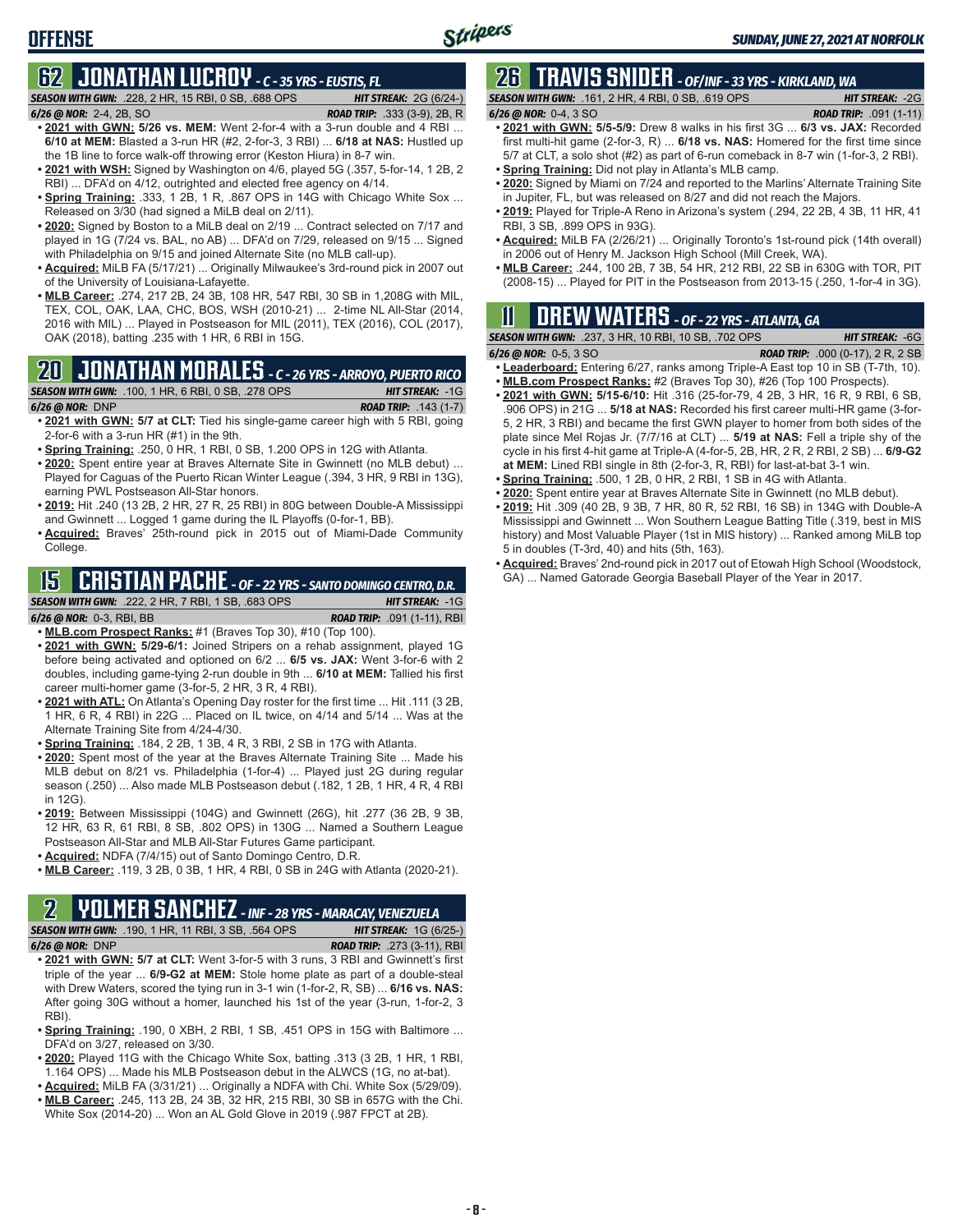#### **SEASON SUMMARY**



**HITTING (GAME):**

#### **TEAM HIGHS & LOWS**

| <b>OFFENSE:</b>  |  |
|------------------|--|
|                  |  |
|                  |  |
|                  |  |
|                  |  |
|                  |  |
|                  |  |
|                  |  |
|                  |  |
|                  |  |
|                  |  |
|                  |  |
|                  |  |
|                  |  |
|                  |  |
|                  |  |
|                  |  |
| <b>PITCHING:</b> |  |
|                  |  |
|                  |  |
|                  |  |
|                  |  |
|                  |  |
|                  |  |
|                  |  |
|                  |  |
|                  |  |
|                  |  |

Most Wild Pitches, Game ............................................ 3 (3x, last: 5/21 at Nashville)

Most Double Plays Turned, Game .............................3 (2x, last: 5/29 vs. Memphis) Most Triple Plays Turned, Game .......................................... 1 (6/5 vs. Jacksonville) Most Errors, Game ..................................................................3 (5/15 vs. Louisville) Most Stolen Bases Allowed, Game ......................................... 3 (6/17 vs. Nashville) Most Caught Stealing, Game ...................................... 1 (7x, last: 6/11 at Memphis)

**TEAM MISCELLANEOUS** Largest Margin of Victory........................................ 18 Runs (5/7 at Charlotte, 19-1) Largest Margin of Defeat ....................................... 6 Runs (6/23-G1 at Norfolk, 3-9) Largest Comeback Win ................................... 6 Runs (6/18 vs. Nashville, 0-6, 8-7) Largest Blown Lead (Loss)...................3 Runs (2x, last: 6/13 at Memphis, 4-1, 6-7) Longest Game, Innings .............................................................12 (5/4 at Charlotte) Longest Game, Time ..............................................................4:26 (5/4 at Charlotte) Longest 9.0-Inning Game, Time ...........................................3:41 (6/11 at Memphis) Shortest 9.0-Inning Game, Time ..........................................2:09 (5/22 at Nashville) Largest Home Attendance ................................................ 4,184 (6/18 vs. Nashville) Largest Road Attendance .................................................10,716 (5/22 at Nashville) Longest Total Delay..............................................................1:15 (6/11 at Memphis) Long Multi-Game Scoring Drought .........................................18 Innings (5/22-5/25) Long Multi-Game Scoreless Streak ..........................................16 Innings (6/9-6/11)

#### **INDIVIDUAL HIGHS & LOWS**

| PITCHING (GAME): |  |
|------------------|--|
|                  |  |
|                  |  |
|                  |  |
|                  |  |
|                  |  |
|                  |  |
|                  |  |
|                  |  |
|                  |  |
|                  |  |
|                  |  |

#### **DEFENSE (GAME):**

Low-Hit 9.0 IP CG.............................................................................................None Low-Run 9.0 IP CG ..........................................................................................None

#### **STREAKS**

#### **PITCHING (LONGEST IN 2021 ONLY):**

| <u>THE STRIP (ESTIMATE) HT EVER SITE I A</u> |  |
|----------------------------------------------|--|
|                                              |  |
|                                              |  |
|                                              |  |
|                                              |  |
|                                              |  |
|                                              |  |

#### **LAST TIME IT HAPPENED (GWINNETT REGULAR-SEASON HISTORY)**

#### **INDIVIDUAL OFFENSE:**

**DEFENSE:**

|                             | Homers, Both Sides of Plate  Drew Waters (5/18/21 at Nashville)            |
|-----------------------------|----------------------------------------------------------------------------|
|                             |                                                                            |
|                             |                                                                            |
|                             | Back-to-Back-to-Back Homers  Arcia/Camargo/Demeritte (5/8/21 at Charlotte) |
|                             |                                                                            |
|                             |                                                                            |
|                             |                                                                            |
|                             |                                                                            |
|                             |                                                                            |
|                             |                                                                            |
|                             |                                                                            |
|                             |                                                                            |
|                             |                                                                            |
|                             | 7-Game Multi-Hit StreakTyler Pastornicky (4/10/13-4/16/13)                 |
|                             |                                                                            |
| <b>INDIVIDUAL PITCHING:</b> |                                                                            |
|                             |                                                                            |

| 9.0-Inning No-Hitter (Solo)Todd Redmond (5/28/10 at Louisville)                 |
|---------------------------------------------------------------------------------|
| 9.0-Inning No-Hitter (Comb.)  Wooten/Marksberry/Ramirez (6/30/16 at Louisville) |
|                                                                                 |
|                                                                                 |
| 21 Consecutive Saves Converted Jairo Asencio (9/6/09-8/8/11)                    |
| 25.0-Inning Scoreless Streak Stephen Marek, 25.1 IP (6/6/10-8/2/10)             |

#### **- 9 -**

|  |  | TEAM AFFENAE. |  |
|--|--|---------------|--|

| <b>TEAM OFFENSE:</b>                                               |  |
|--------------------------------------------------------------------|--|
|                                                                    |  |
|                                                                    |  |
|                                                                    |  |
|                                                                    |  |
|                                                                    |  |
|                                                                    |  |
|                                                                    |  |
|                                                                    |  |
|                                                                    |  |
|                                                                    |  |
|                                                                    |  |
|                                                                    |  |
|                                                                    |  |
|                                                                    |  |
| <b>TEAM PITCHING:</b>                                              |  |
|                                                                    |  |
|                                                                    |  |
|                                                                    |  |
|                                                                    |  |
|                                                                    |  |
|                                                                    |  |
|                                                                    |  |
|                                                                    |  |
|                                                                    |  |
| <b>TEAM DEFENSE:</b>                                               |  |
| Turn a Triple Play 6/5/21 vs. Jacksonville (Camargo-Kipnis-Snider) |  |
|                                                                    |  |

#### **TEAM MISCELLANEOUS:**

| 21-Run Margin of Defeat…………………………………7/13/12 at Louisville (Lost 1-22) |
|-----------------------------------------------------------------------|